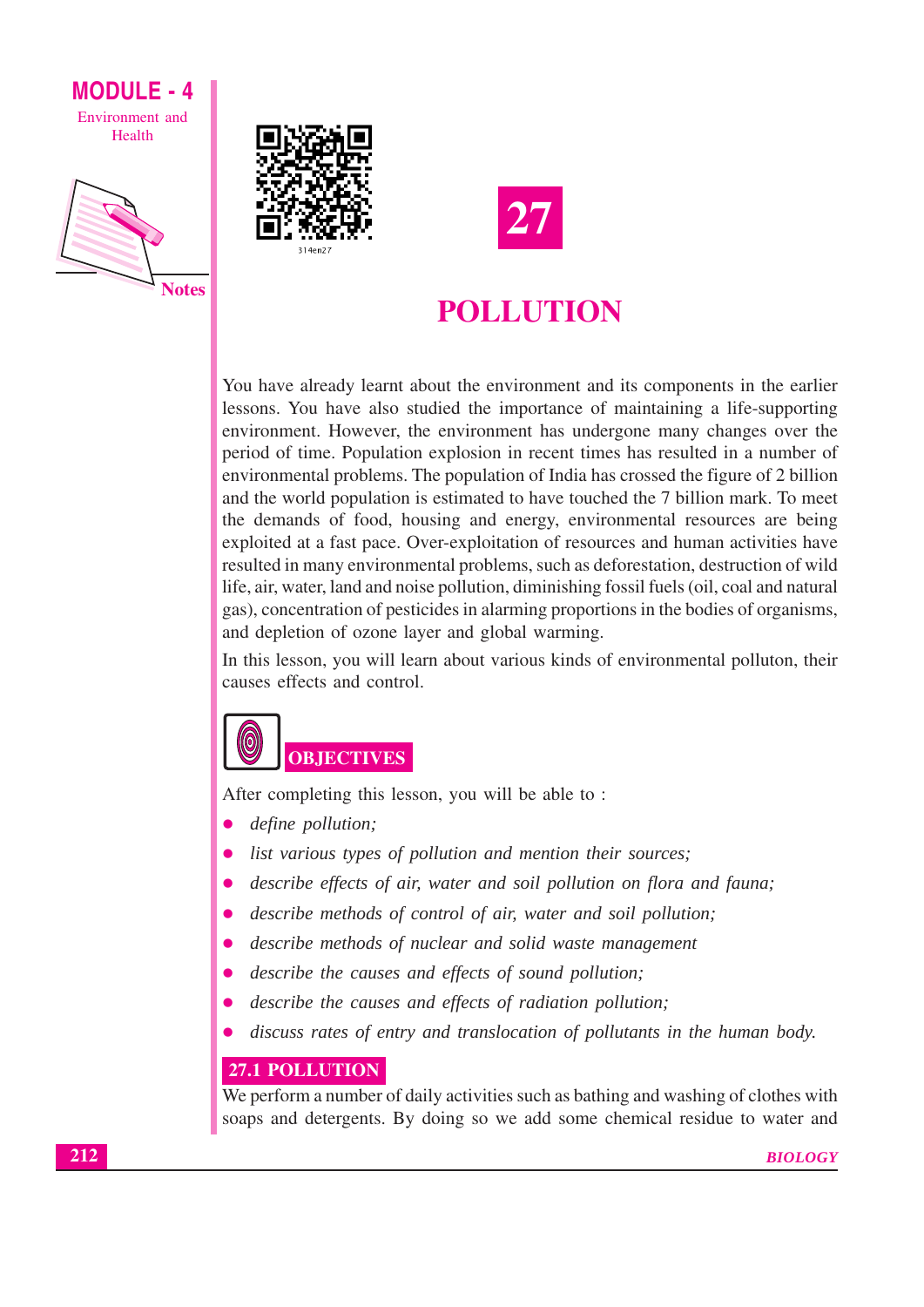change its quality. This water may mix with the water in ponds and rivers due to ignorance and carelessness. Cooking of food by using firewood may release smoke in the air. Agricultural activities may dump fertilizers and pesticides in the environment. The addition of unwanted substances in a concentration that has an adverse effect on organisms and environment, is called pollution.

An undesirable change in the physical, chemical and biological characteristics of the environment especially air, water and land that may adversely affect human population and the wild life, industrial processes, cultural assets (building and monuments), is called **pollution.** 

The agents that pollute the environment or cause pollution are called pollutants.

### **27.2 TYPES OF POLLUTION**

Depending upon the area or the part of environment affected, pollution may be of the following types :

- Air pollution
- Water pollution
- Land pollution
- Noise pollution

### 27.2.1 Air pollution

We all breathe in air, we can feel, and even smell the air and say whether it is fresh or stale. The pollution in air may not be noticed until we see smoke coming out from some source. All human activities from cooking at home to activities in highly mechanized industries contribute to air pollution.

### 27.2.1a Sources of air pollution

The sources of air pollution can be divided into two categories (i) natural, and (ii) human-made

### (i) Natural sources

- (i) Ash from burning volcanoes, dust from storm, forest fires
- (ii) Pollen grains from flowers in air are natural sources of pollution

### (ii) Anthropogenic (human-made) sources

- (i) Power stations using coal or crude oil release  $CO<sub>2</sub>$  in air
- (ii) Also furnaces using coal, cattle dung cakes, firewood, kerosene, etc.
- (iii) Steam engines used in railways, steamers, motor vehicles, etc. give out  $CO<sub>2</sub>$ .
- (iv) So do Motor and internal combustion engines which run on petrol, diesel, kerosene. etc.

#### **BIOLOGY**

**MODULE - 4** Environment and Health

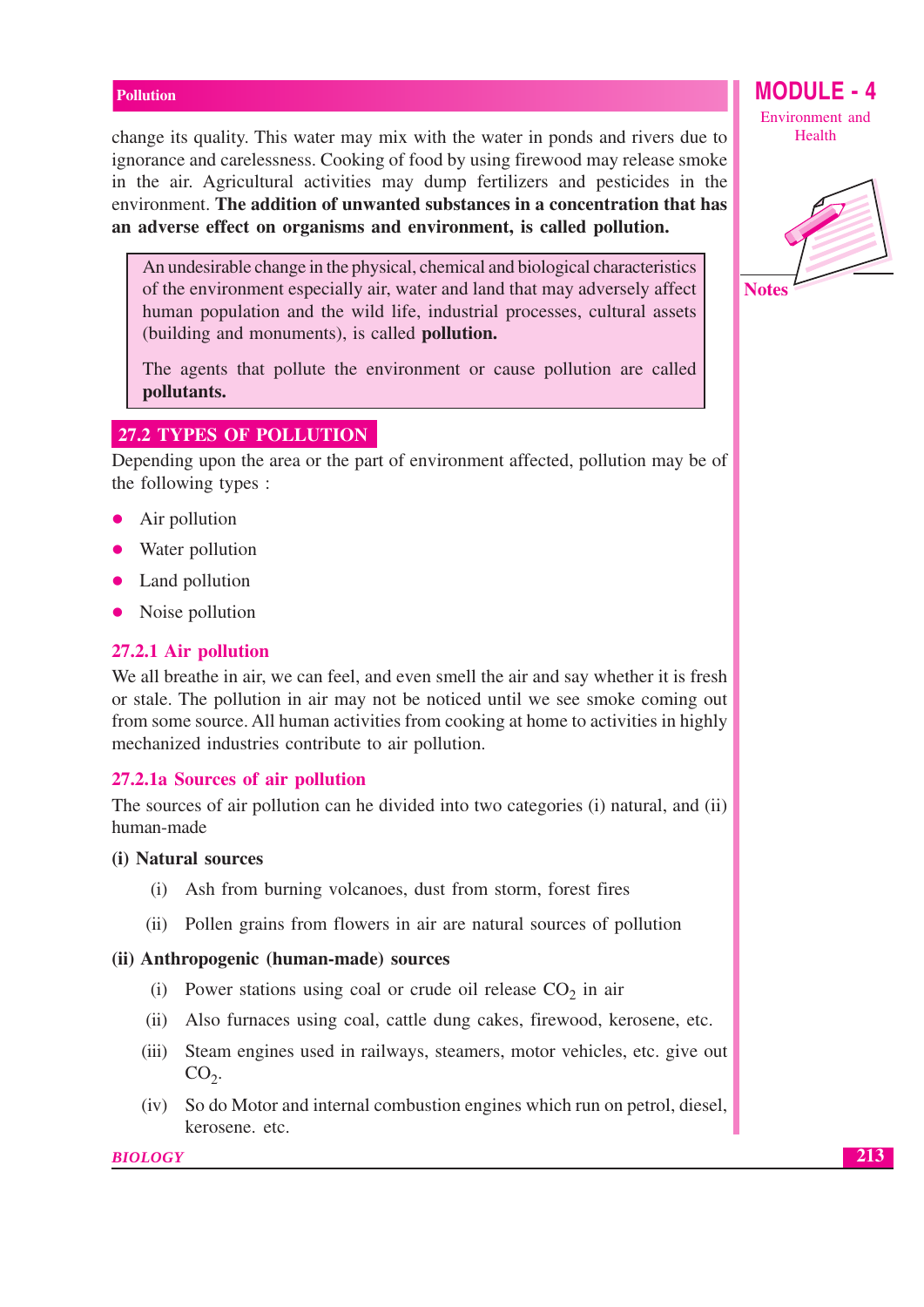





**Notes** 

### (v) Vegetable oils, kerosene, and coal as household fuels

- Sewers and domestic drains emanating foul gases  $(vi)$
- (vii) Pesticide residues in air

### **Major air pollutants**

Some major air pollutants are discussed here.

### • Carbon dioxide

Carbon dioxide is one of the major gases which contributes towards air pollution. It is mainly produced during the combustion of fuel in factories, power stations, household etc. The increasing  $CO<sub>2</sub>$  in the atmosphere is likely to have the following effects:

- $(i)$ A rise in atmospheric temperature or global warming due to greenhouse effect. Also causes climate change.
- (ii) **Reduced productivity of the marine ecosystem**. This is due to the fact that water in the oceans would be more acidic due to increased concentration of  $CO<sub>2</sub>$  in the air, which dissolves in the water.
- (iii) Due to Global warming, the increased surface temperature would cause melting of continental and mountain glaciers and thus would cause flooding of coastal areas of some countries.

### • Sulphur dioxide

It is produced by the burning of coal in powerhouses and automobiles (car, trucks etc.). It causes chlorosis and necrosis of plants, irritation in eyes and injury to the respiratory tract (asthma, bronchitis) in humans responsible for discoloration and deterioration of buildings. High concentration of sulphur dioxide in the atmosphere dissolves in rain drops to form sulphuric acid which causes acid rain.

### • Carbon monoxide

Carbon monoxide is produced as a result of incomplete combustion of fossil fuels like coal, petroleum and wood charcoal. Automobiles using diesel and petroleum are the major sources of carbon monoxide which gets added to the atmosphere. Carbon monoxide is more dangerous than carbon dioxide. It is a poisonous gas which causes respiratory problems. When it reaches the blood stream, it replaces oxygen due to its high affinity for haemoglobin. It also causes giddiness, headache and interferes with normal function of the heart.

### • Fluorides

Upon heating, rocks, soils and minerals that contain fluorides, give out hydrogen fluoride gas. This is an extremely toxic gas, which causes serious injury to livestock and cattle.

### • Oxides of nitrogen

A few oxides of nitrogen, such as nitric oxide (NO), nitrous oxide  $(N<sub>2</sub>O)$  and nitrogen dioxide  $(NO<sub>2</sub>)$  are produced by natural processes as well as from thermal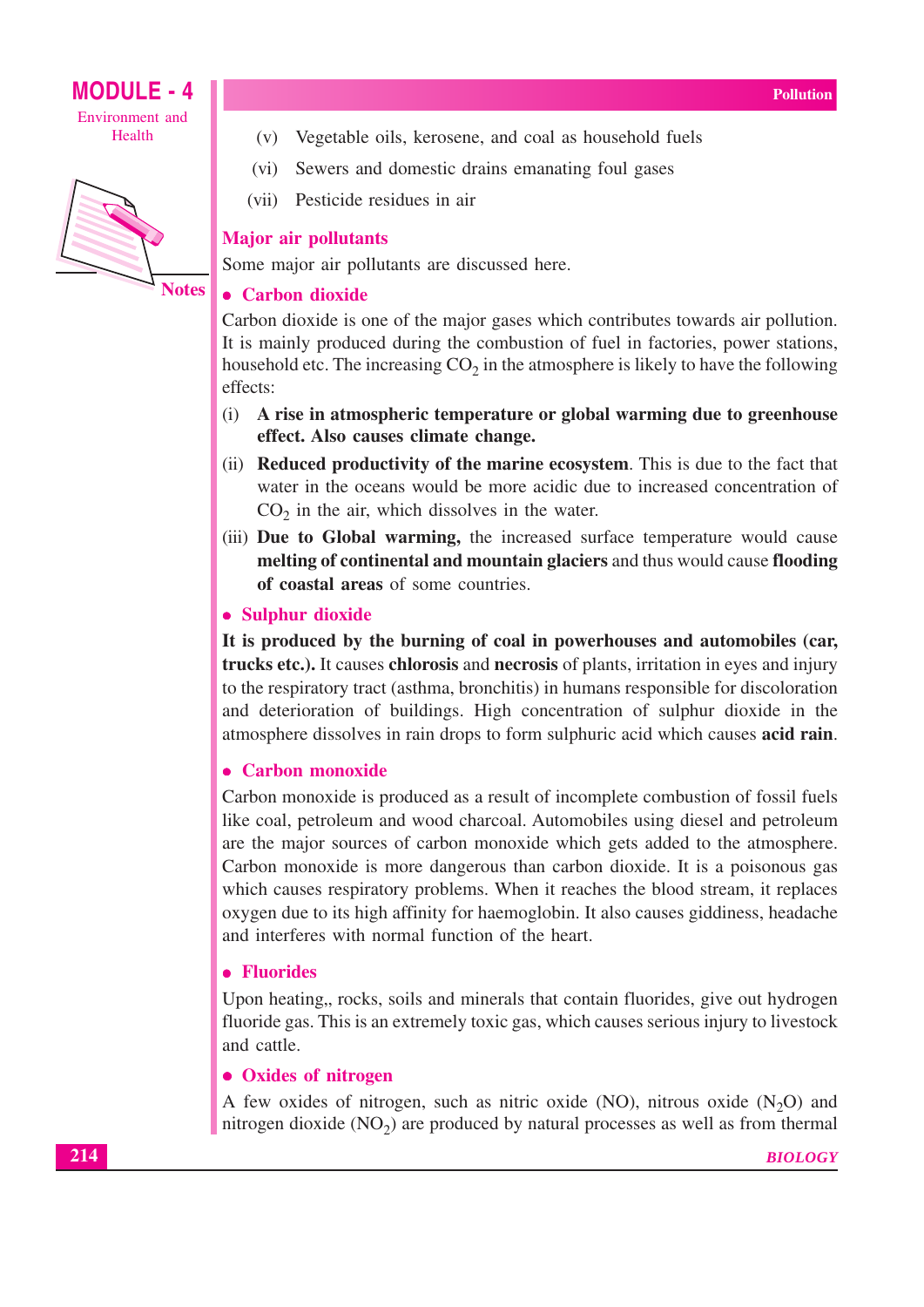power stations, factories, automobiles and aircrafts (due to burning of coal and petroleum). They reduce the oxygen carrying capacity of blood, may cause eye irritation and skin cancer in human beings.

### **Smog**

Smog is a mixture of smoke, dust particles and small drops of fog. Smog may cause necrosis and develop a white coating on the leaves (silvering) of plants. In human beings and animals, it may cause asthma and allergies.

### **Aerosol spray propellants**

Suspended fine particles in the air are known as aerosols. Aerosols contain chlorofluoro carbons (CFCs) and fluorocarbons used in refrigerants and aerosol cans. They cause depletion of the ozone layer.

### **Domestic air pollutants**

Smoke from cigarettes, *biri*, cigar and other such objects using burning tobacco, burning of coal, firewood, cow dung cakes, kerosene oil and liquefied gases are major domestic pollutants. The common pollutant gases emitted during the domestic burning of coal, kerosene oil, firewood, cow dung cakes, etc. are carbon monoxide (CO), carbon dioxide (CO<sub>2</sub>), sulphur dioxide (SO<sub>2</sub>), etc. The pollution due to these pollutants causes suffocation, eye and lung diseases and low visibility.

### 27.2.1b Effects of air pollution

Major effects of air pollution on human health, plants and other animals is given in table  $27.1$ .

| <b>Pollutant</b>                            | <b>Source</b>                                           | <b>Harmful effect</b>                                                                                          |
|---------------------------------------------|---------------------------------------------------------|----------------------------------------------------------------------------------------------------------------|
| Carbon compounds<br>$(CO \text{ and } CO2)$ | Automobile<br>exhausts<br>burning of<br>wood and coal   | • Respiratory problems<br>Green house effect global<br>warning and climate change                              |
| Sulphur<br>compounds<br>$(SO2$ and $H2S)$   | power plants<br>and refineries<br>Volcanic<br>eruptions | Respiratory problems in humans<br>loss of chlorophyll in plants (chlorosis)<br>Acid rain                       |
| Nitrogen Compound<br>(NO and $N_2O$ )       | Motor vehicle<br>exhaust,<br>atmospheric<br>reaction    | Irritation in eyes and lungs<br>Low productivity in plants<br>Acid rain damages material (metals<br>and stone) |
| Hydrocarbons<br>(benzene, ethylene)         | Automobiles<br>and petroleum<br>industries              | Respiratory problem<br>Cancer causing properties                                                               |

|  |  |  |  |  |  | Table 27.1: Some major air pollutants, their sources and effects |  |  |  |  |
|--|--|--|--|--|--|------------------------------------------------------------------|--|--|--|--|
|--|--|--|--|--|--|------------------------------------------------------------------|--|--|--|--|

**BIOLOGY** 

Environment and Health

**MODULE - 4** 

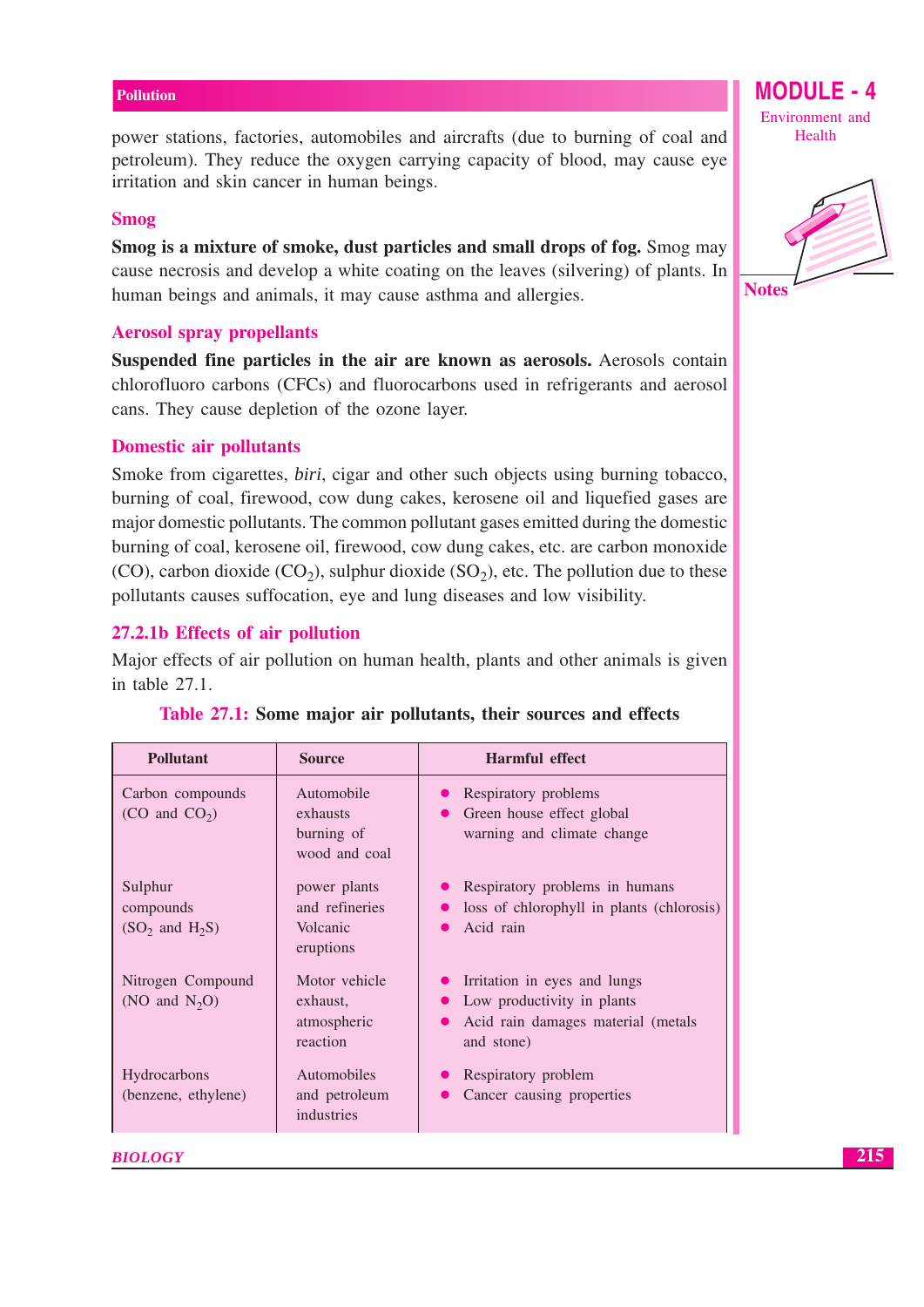



**Notes** 

| SPM (Suspended)       | Thermal power  | • Poor visibility, breathing problems  |
|-----------------------|----------------|----------------------------------------|
| Particulate matter)   | plants.        | • Lead interferes with the development |
| (Any Solid or liquid) | construction   | of red blood cells and causes lung     |
| particles suspended   | activities.    | diseases and cancer                    |
| in the air, (fly ash, | metallurgical  | • Smog (smoke+fog) formation leads to  |
| dust, lead)           | processes and  | poor visibility and aggravates asthma  |
|                       | automobiles    | in patients                            |
| <b>Fibres</b>         | Textile and    | • Lung disorders                       |
| (Cotton, wool)        | carpet weaving |                                        |
|                       | industries     |                                        |





**BIOLOGY** 

**Pollution**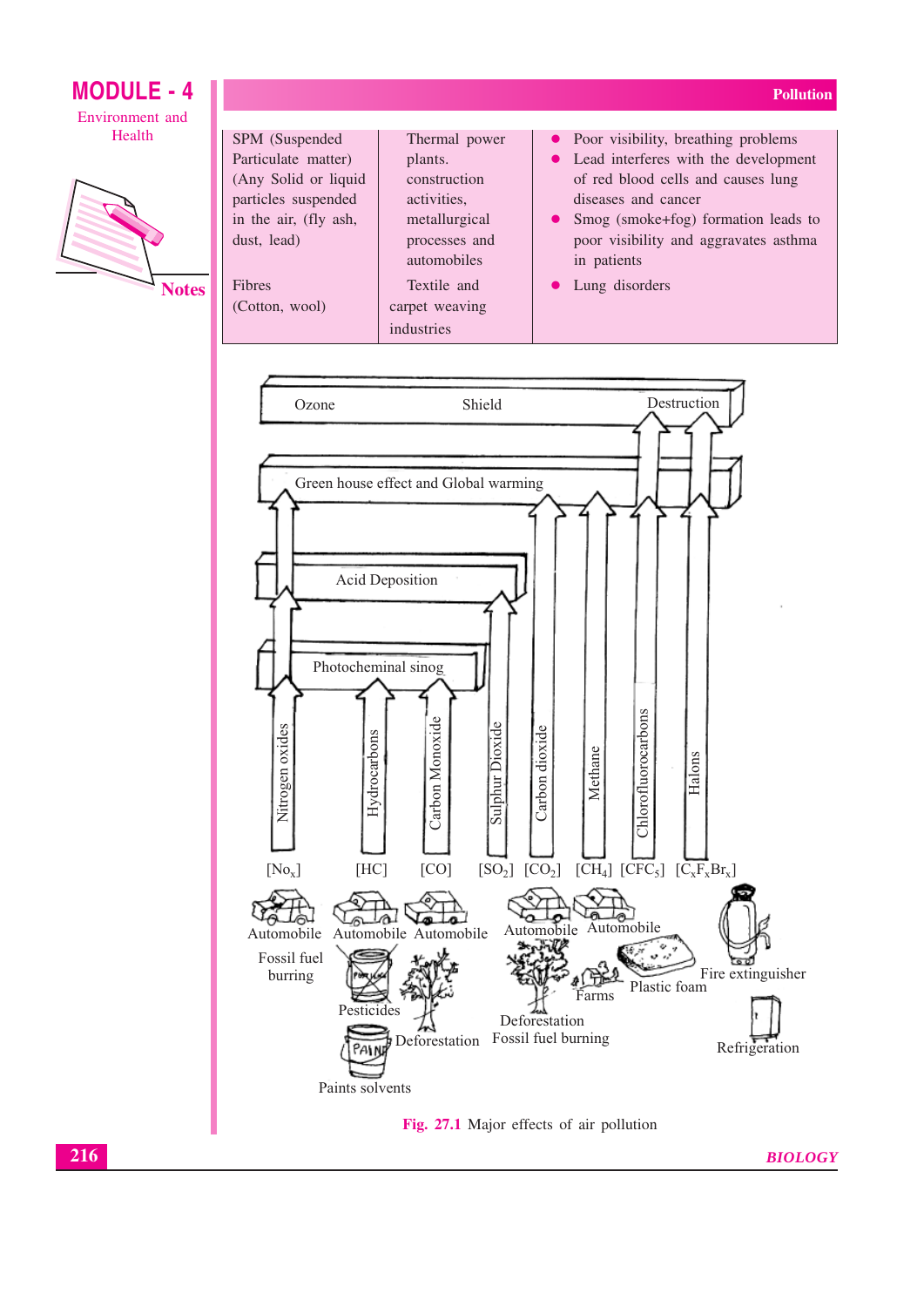### 27.2.1c Prevention and control of air pollution

There are two types of air pollutants—gaseous and particulate.

### Methods of controlling gaseous air pollutants

- (i) **Combustion.** This technique is used for controlling those air pollutants that are in the form of organic gases or vapours. In this technique, the organic air pollutants are subjected to flame combustion technique (also known as catalytic combustion). In this technique, organic pollutants are converted into less harmful products and water vapour.
- (ii) **Absorption.** Absorption is a process in which a substance penetrates into another substance like scrubbers. In this technique, gaseous pollutants are passed through absorbing material like scrubbers. These scrubbers contain a liquid absorbent. This liquid absorbent removes the pollutants present in gaseous effluents. Thus the air coming into scrubber is free from pollutants and it is discharged into atmosphere.
- (iii) **Adsorption.** Adsorption is a process in which a substance sticks to the surface of another substance (called absorbent). In this technique, gaseous effluents are passed through porous solid absorbent kept in containers. The gaseous pollutants stick to the surface of the porous material and clean air passes through. The organic and inorganic constituents of gaseous effluents are trapped at the interface of solid adsorbent by physical adsorbent.

### Methods to control particulate air pollutants

The particulate air pollutants such as dust, soot, fly ash etc. can be controlled by using fabric filters, electrostatic precipitators, wet scrubbers and mechanical devices etc.

- (i) **Fabric filters.** In this technique, gaseous emission containing dust, soot and fly ash is passed through porous fabric filters made of fabric (cloth) (woven or filled fabric). The particles of pollutants get trapped in this fabric and are collected in the filter and the gases free from the pollutant particles are discharged.
- (ii) **Mechanical devices.** There are many mechanical devices that clean the air of pollutants either due to (i) gravity in which the particles settle down by gravitational force; or by (ii) sudden change in the direction of gas flow in which particles separate out due to greater momentum.
- (iii) *Electrostatic precipitators*. In this technique, a gas or air stream containing aerosols in the form of dust, mist or fumes, is passed between the two electrodes of the electrostatic precipitator. During this process, the aerosol particles get precipitated on the electrodes.



**MODULE - 4** 

Environment and Health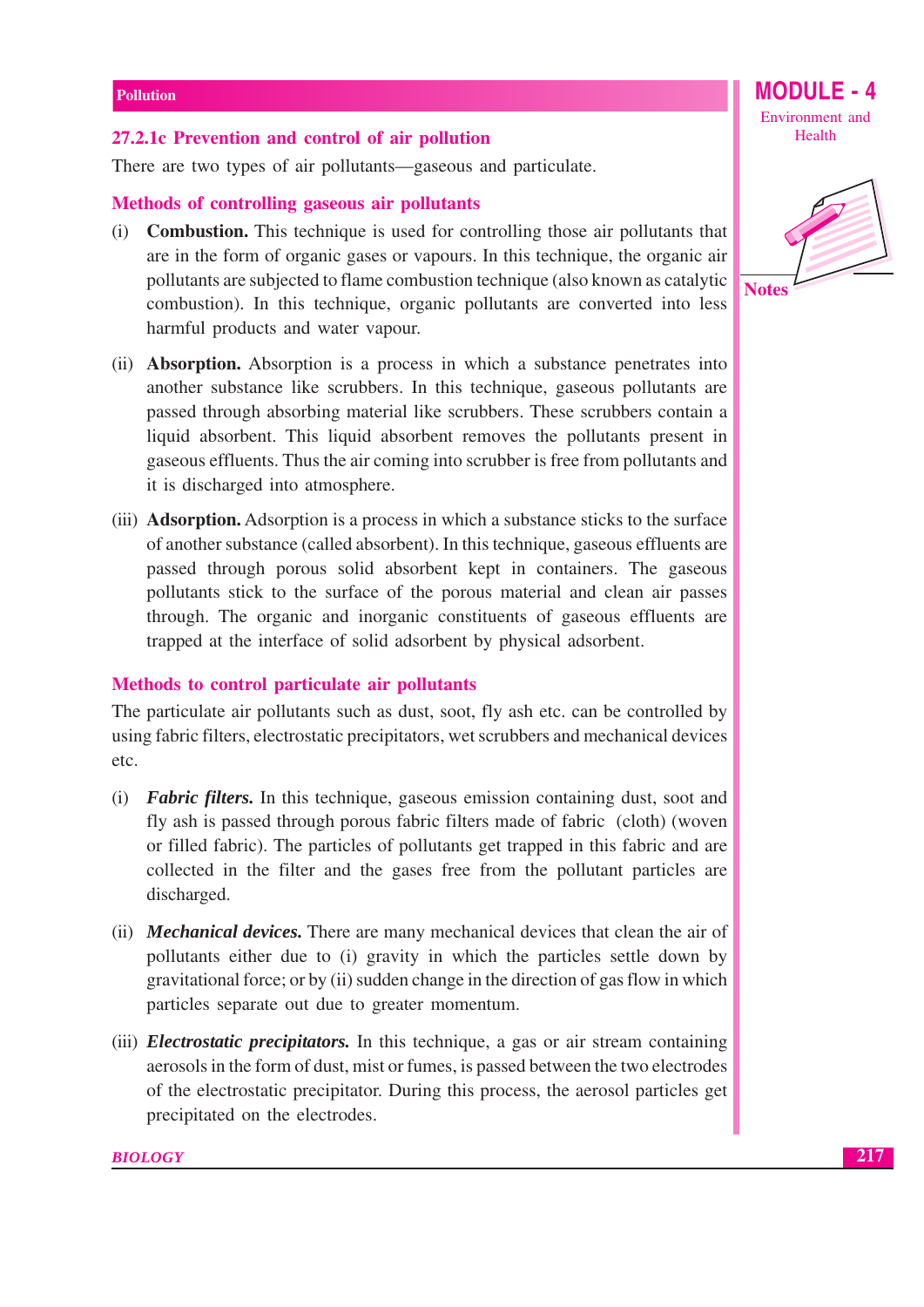

**Notes** 

**MODULE - 4** 

### 27.2.1d Prevention and control of air pollution

- (i) At domestic level, burning of wood and dung cakes can be replaced by use of cleaner fuel and biogas (formed by the decomposition of animal and plant wastes in a biogas plant).
- (ii) Automobile pollution can be reduced by:
	- pooling of transport or use of public transport.
	- use of unleaded petrol and CNG (Compressed Natural Gas).
	- regular tuning and servicing of the engines, and
	- switching off the engine at red lights or when not in use.

(iii) Following measures can reduce industrial pollution:

- installation of tall chimneys,
- installation of devices that do not allow pollutants to be released in the environment, such as filters, electrostatic precipitators, scrubbers etc.,

### **INTEXT QUESTIONS 27.1**

- 1. Define pollution.
	-
- 2. Name four types of pollution.
- 
- 3. Name one effect on plants and one on human caused by excess  $SO_2$  in the air.

### 27.2.2 Water pollution

Addition of undesirable substances in water is called water pollution. Water pollution could be due to natural or human activities.

Natural sources of water pollution are soil erosion, leaking of minerals from rocks, and decaying of organic matter, while **human-made sources** include domestic, agricultural and industrial activities. Many water sources have become a dumping ground for wastes. Water pollution is one of the main causes of human diseases in India.

Any physical, biological or chemical change in water quality that adversely affects living organisms or makes water unsuitable for desired use is called water pollution.

27.2.2a Sources of water pollution

There are two sources of water pollution on the basis of origin of pollutants:

(i) point sources. and (ii) non-point sources.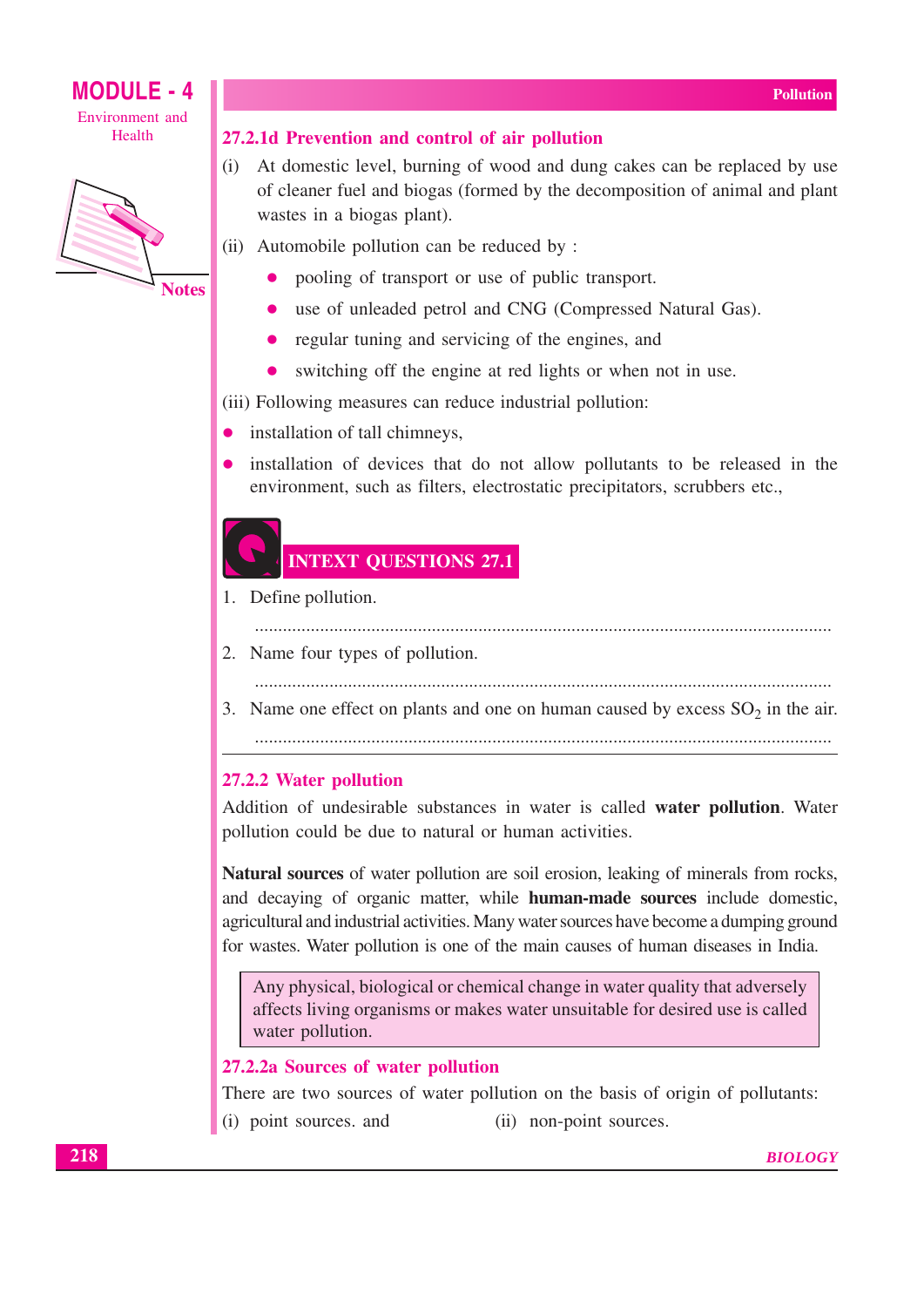- (i) **Point sources.** Those sources which discharge water pollutants directly into the water are known as point sources of water pollution. Oil wells situated near water bodies, factories, power plants, underground coal mines, etc. are point sources of water pollution.
- (ii) **Non-point sources.** Those sources which do not have any specific location for discharging pollutants, in the water body are known as non-point sources of water pollution. Run-offs from agricultural fields, lawns, gardens, construction sites, roads and streets are some non-point sources of water pollution.

### **Water pollutants**

**BIOLOGY** 

River, lake and sea water may be polluted in many ways.

- **Domestic sewage** discharged into rivers from areas located on its banks
- **Industrial wastes** effluents from urban areas containing high concentration of  $\bullet$ oil, heavy metals and detergents
- Minerals, organic wastes and crop dusting from agricultural fields with  $\bullet$ phosphate and nitrogen fertilizers that reach lakes, rivers and sea (water becomes deoxygenated and poisonous, thus, cannot support aquatic life)
- Chemical fertilizers, pesticides, insecticides, herbicides and plant remains
- Industrial waste water containing several chemical pollutants, such as calcium,  $\bullet$ magnesium, chlorides, sulphide, carbonates, nitrates, nitrites, heavy metals and radioactive waste from nuclear reactor.
- Excretory wastes of humans and animals in water bodies
- Disposal of urban and industrial waste matter into water bodies





Environment and Health

**MODULE - 4** 

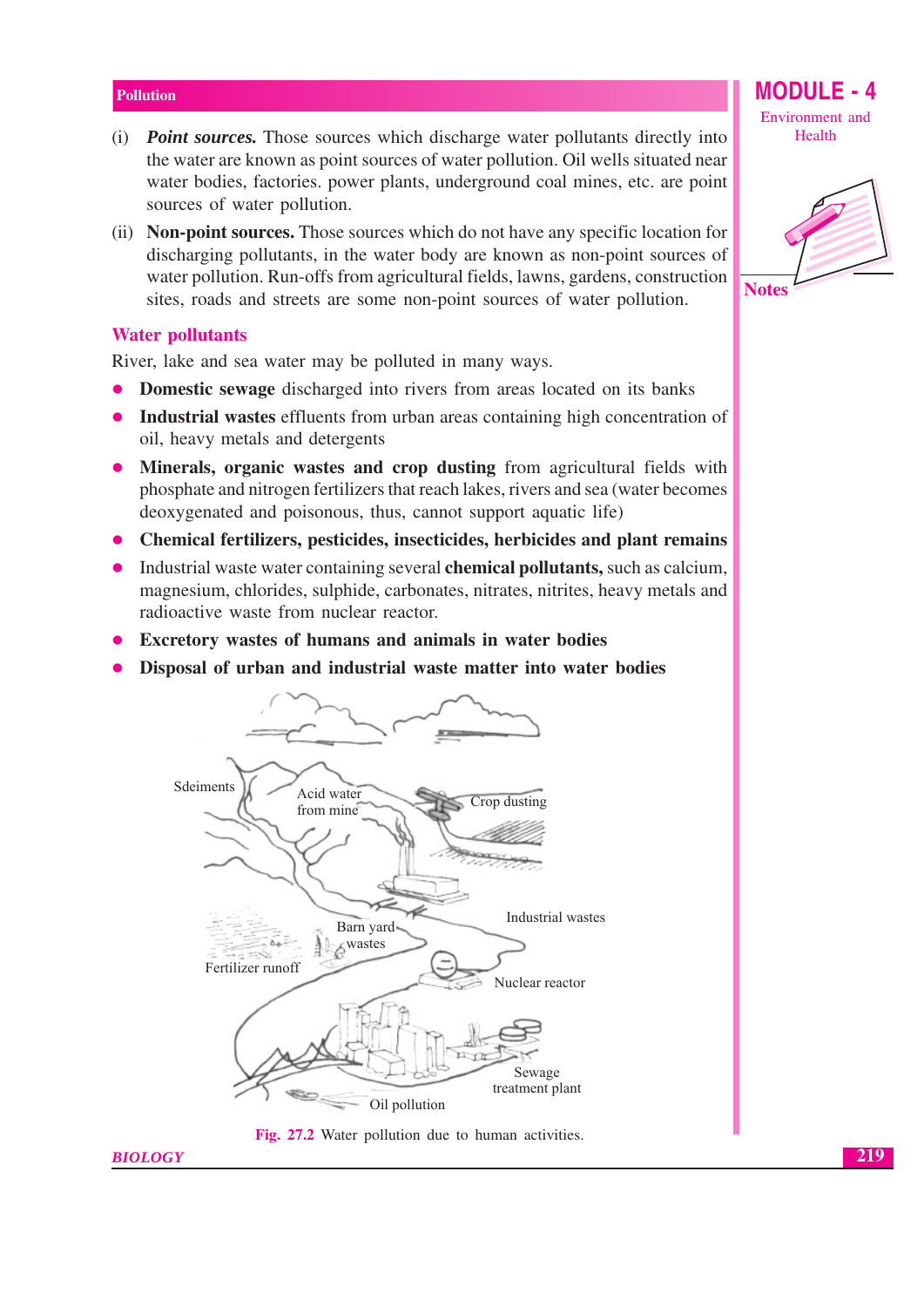



### 27.2.2b Effects of water pollution

- Water pollution adversely affects the fish and other aquatic life.
- The presence of acids/alkalis in water destroys micro-organisms, thereby disturbing the self purification process in rivers.
- The toxic materials in water **cause serious health hazards** in human beings and other animals.
- Polluted water causes spread of epidemics, such as cholera, tuberculosis, jaundice, dysentery, typhoid and diarrhoea in human beings.
- The use of polluted water from lakes, ponds and rivers for irrigation of agricultural fields, damages crops severely and decreases agricultural production.
- The use of water contaminated with salts **increases alkalinity of the soil.**
- Heavily polluted water affects the soil, decreases its fertility and kills soil micro-organisms and even certain useful bacteria.
- Contamination of sea water due to oil slicks caused by the leakage of crude oil from oil tankers causes **ecological disasters** which results in the death of sea organisms including fishes.

The sources and effects of certain water pollutants have been given in the following table 27.2

| <b>Pollutant</b>                           | <b>Sources</b>                                    | <b>Cause</b>         | <b>Effect</b>                                                                      |
|--------------------------------------------|---------------------------------------------------|----------------------|------------------------------------------------------------------------------------|
| Nitrates,<br>phosphates,<br>ammonium salts | Agricultural<br>fertilizers, sewage,<br>manure    | Plant nutrients      | Eutrophication                                                                     |
| Animal manure<br>and plant residues        | Sewage, paper mills,<br>food processing<br>wastes | Oxygen<br>deficiency | Death of aquatic<br>animals                                                        |
| Heat                                       | Power plants and<br>industrial cooling            | Thermal<br>discharge | Death of fish                                                                      |
| Oil slick                                  | Leakage from oil<br>ships                         | Petroleum            | Death of marine life<br>due to non availability<br>of oxygen dissolved in<br>water |

### Table 27.2: Some major disturbances in the ecosystem due to water pollution

Fertilizers and pesticides are widely used in agriculture. Their excessive use for increasing agricultural yield has led to the phenomenon of **eutrophication** and biomagnification.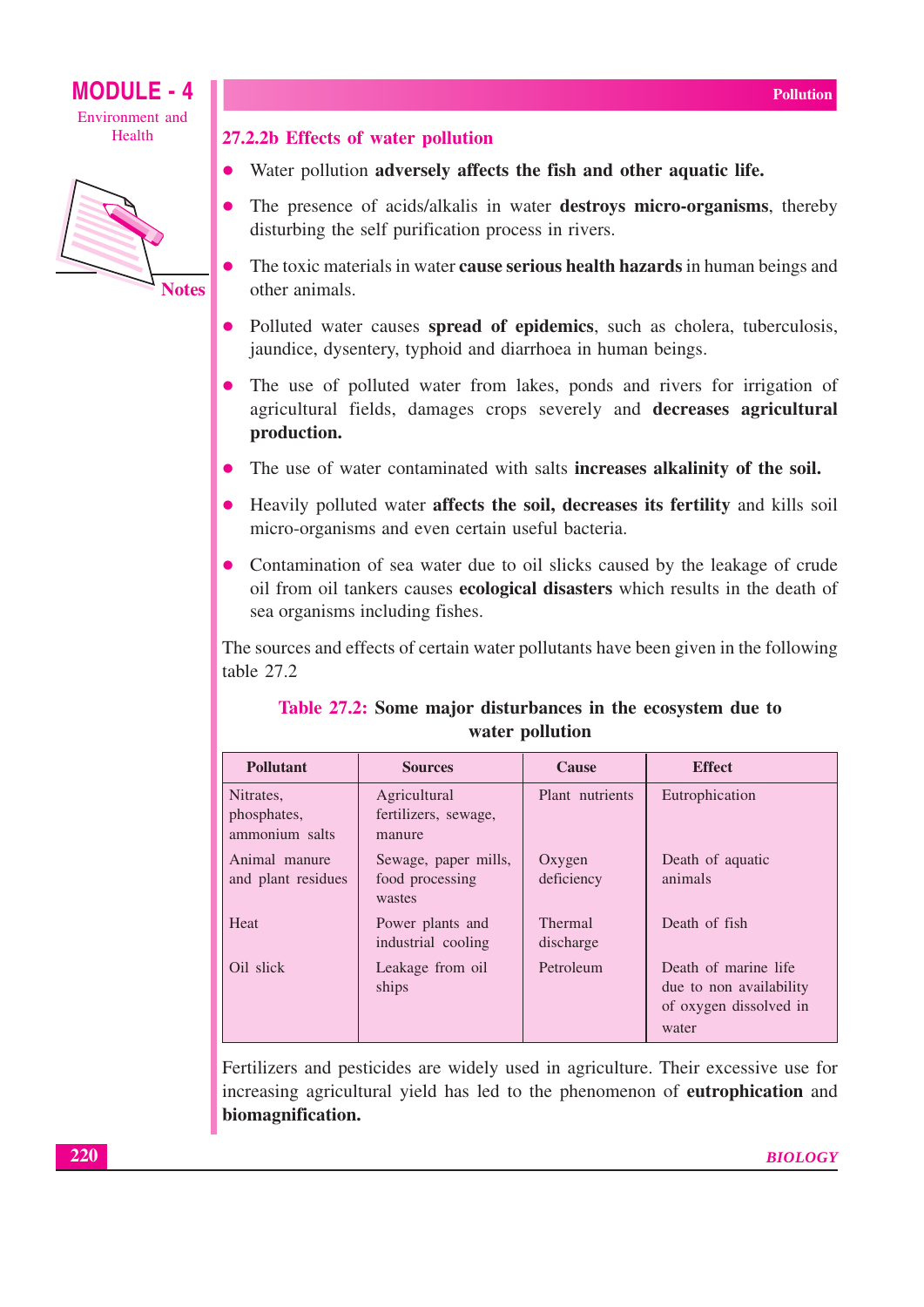### **Eutrophication** With the use of high yielding varieties of crops, the use of fertilizers and pesticides has increased a lot. Excess fertilizers may mix with surface water and may get drained into water bodies (surface runoff). The enrichment of water with nutrients such as nitrates and phosphates that triggers the growth of green algae is called **eutrophication.** (Fig. 27.3) This fast growth of algae followed by decomposition depletes the water body of its dissolved oxygen. As a result aquatic animals die of oxygen shortage. Sewage and/or fertilizer run off from fields Л. Enriched nutrient content in lakes (Eutrophication) Algae multiply to produce an 'algal bloom' Algae use up oxygen and begin to die Decomposers (bacteria) multiply and use more oxygen Organisms (such as fish) die due to lack of oxygen 2. Allow microscopic plants to reproduce and grow rapidly 1. Excess nitrate and phosphate Oxygen Ġ.  $\alpha$ Oxygen 4. So the microscopic plant die and are broken down by bacteria, which 3. But there are not enough use up oxygen. microscopic animals to eat the surplus plant Fig 27.3 Sequence of events that may occur as a result of eutrophication

**Biomagnification** 

Non-biodegradable pesticides, such as DDT are widely used for crop protection. Once they enter the food chain, their concentration keeps on increasing with each trophic level (steps of a food chain). As a result, accumulation of these compounds takes place in the body of top consumers over a period of time.

Entry of harmful non-biodegradable chemicals in small concentrations and their accumulation in greater concentrations in the various levels of food chain is called biomagnification.

**BIOLOGY** 

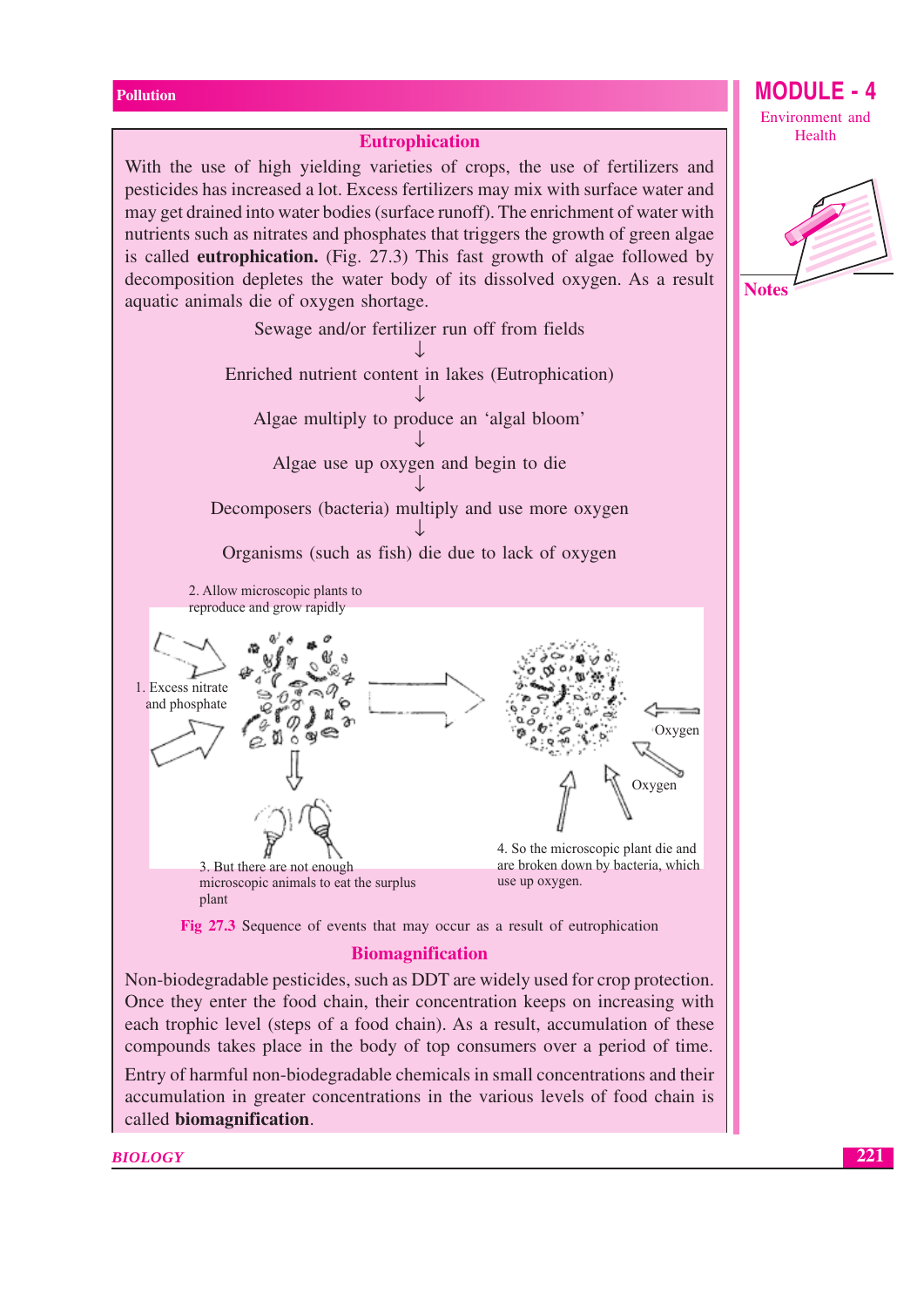### **MODULE - 4** Environment and

Health



Consider the following food chain. Is there any difference in the concentration of DDT in water and that in the body of the Pelican bird?

|                    | Water $\rightarrow$ Algae $\rightarrow$ | Fish            | $\rightarrow$ Pelican bird (top consumer) |
|--------------------|-----------------------------------------|-----------------|-------------------------------------------|
| $0.2$ ppm $77$ ppm |                                         | $500 - 600$ ppm | $1700$ ppm                                |

 $(ppm = parts per million)$ 

DDT used in small quantities to kill mosquitoes can enter the food chain and may get concentrated in large concentration due to its non-biodegradable nature in the body of birds (top) consumer. This causes adverse effects, such as weak egg shells, resulting in decreased population. (Fig. 27.4).



Table 27.3 and 27.4 show respectively the industrial sources of water pollution and sources and effects of some water pollutants.

| <b>Type of Industry</b> | <b>Inorganic pollutants</b>                                                                                                                                                 | Organic pollutant                                                                               |
|-------------------------|-----------------------------------------------------------------------------------------------------------------------------------------------------------------------------|-------------------------------------------------------------------------------------------------|
| Mining                  | Chlorides, various metals, ferrous<br>sulphate, sulphuric acid, hydrogen<br>sulphide, ferric hydroxide surface<br>wash offs, suspended solid, chlorides<br>and heavy metals |                                                                                                 |
| Iron and Steel          | Suspended solids, iron cyanides,<br>thiocyanate, sulphides, oxides<br>of copper, chromium., cadmium<br>and mercury.                                                         | Oil, phenol and<br>naphtha.                                                                     |
| Chemical Plants         | Various acids and alkalies, chlorides,<br>sulphates, nitrates of metals,<br>phosphorus, fluorine, silica and<br>suspended particles                                         | Aromatic<br>compounds                                                                           |
| Pharmaceuticals         |                                                                                                                                                                             | Protein, carbohydrates,<br>organic solvents intermediate<br>products, drugs and<br>antibiotics. |
|                         |                                                                                                                                                                             |                                                                                                 |

Table 27.3 Sources of industrial pollution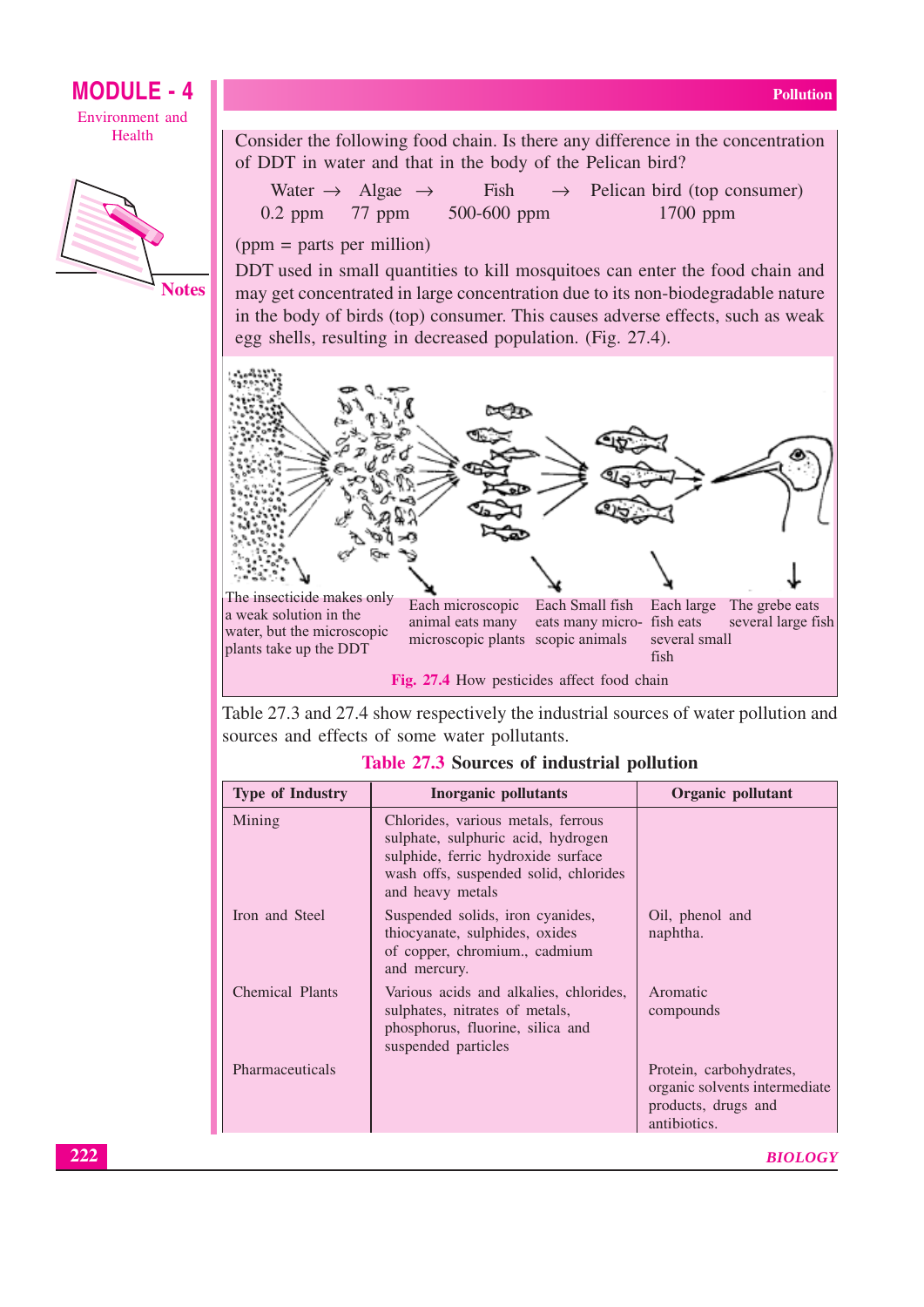| <b>Pollution</b>    |                                      |                                                                      | <b>MODULE</b>         |
|---------------------|--------------------------------------|----------------------------------------------------------------------|-----------------------|
| Soap and Detergents | Tertiary ammonium compound alkalies. | Fats and fatty                                                       | Environment<br>Health |
|                     |                                      | acids, glycerol,<br>phosphates,<br>polysulphonated                   |                       |
|                     |                                      | hydrocarbons.                                                        |                       |
| Food processing     |                                      | Highly putrescible<br>(easily rots) organic<br>matter and pathogens. | <b>Notes</b>          |
| Paper and Pulp      | Sulphides and bleaching liquors      | Cellulose fibre,<br>bark, wood sugars                                |                       |
|                     |                                      | organic acids,                                                       |                       |

### Table 27.4 Some water pollutants, their sources and effect on human health

| <b>Pollutant</b>           | <b>Source</b>             | Diseases in humans                                                                                                                            |
|----------------------------|---------------------------|-----------------------------------------------------------------------------------------------------------------------------------------------|
| Lead                       | Industrial waste          | Nervous disorders,<br>Kidney failure.<br>blood poisoning                                                                                      |
| Tin                        | Industrial dust           | Affects central nervous system (CNS)<br>Affects, vision                                                                                       |
| Mercury                    | Industrial discharge      | Affects central nervous system and<br>peripheral nervous system,<br>kidney failure,<br>Numbness of lips, muscles and limbs,<br>Blurred vision |
| Arsenic                    | Industrial discharge      | Respiratory and skin cancer.<br>Nervous disorder                                                                                              |
| <b>Nickel</b>              | Aerosols, industrial dust | Pulmonary disorders, dermatitis                                                                                                               |
| Cadmium                    | Industrial discharge      | Kidney disorders,<br>Pulmonary and skeletal diseases                                                                                          |
| Uranium, thorium<br>cesium | Radioactive waste         | Leucoderma, skin cancer                                                                                                                       |

### 27.2.2c Prevention and control of water pollution

Water pollution can be controlled by

- Treating industrial effluents before discharging into rivers, separate channels for river and sewage water
- Avoid contamination of rivers, lakes and ponds by washing clothes, bathing. etc.
- Not throwing waste, food materials, paper, biodegradable vegetables and plastic into open drains.
- Setting up sewage water treatment plants
- Use of septic tanks in houses to avoid direct outlet of faecal matter and other wastes
- Effluents from distilleries and solid waste containing organic matter diverted to biogas plants to generate energy

**BIOLOGY** 

- 4 and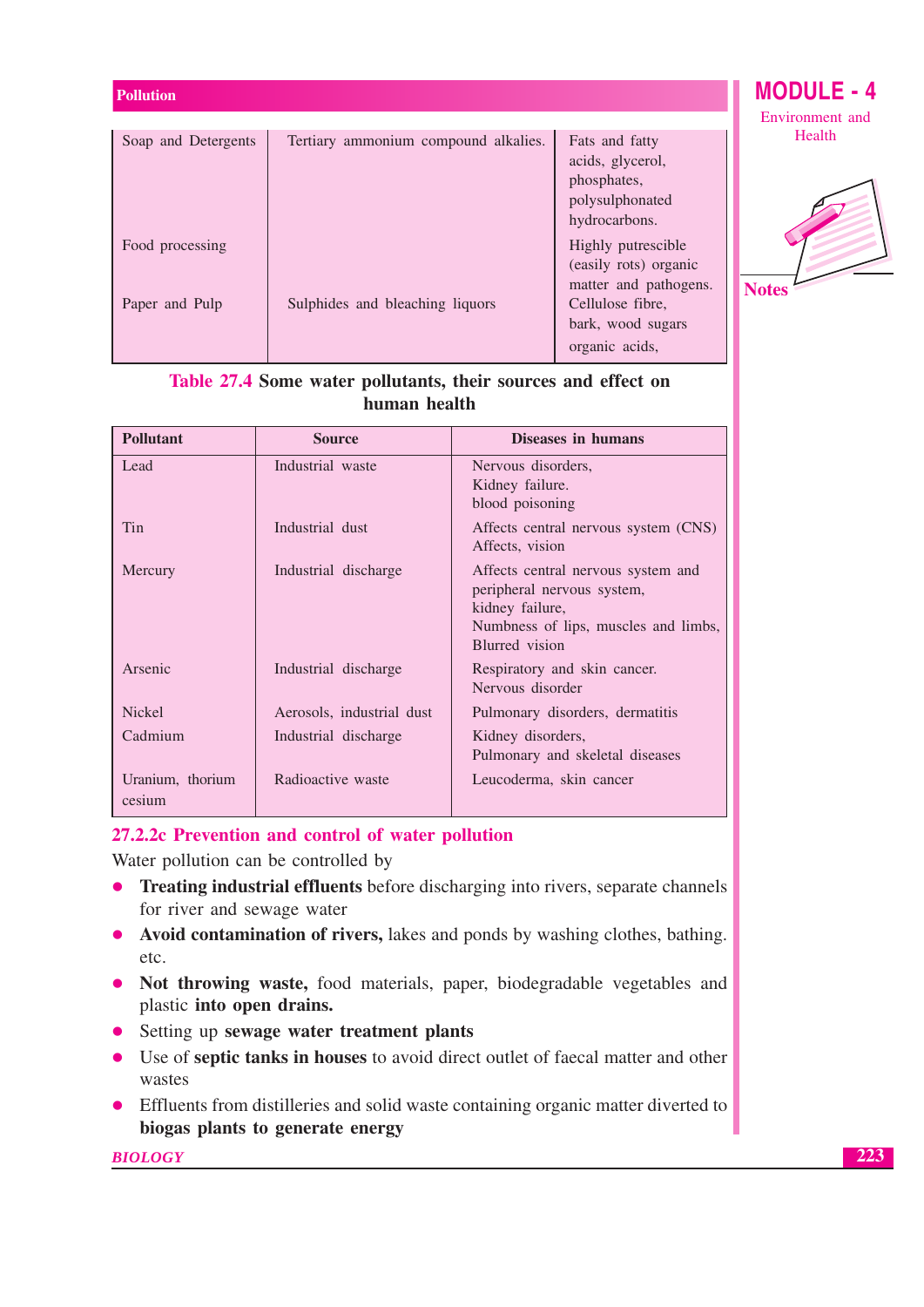



Maintenance or safety standards for the effluents discharged into the water  $\bullet$ system

### 27.2.2d Treatment of sewage

The sewage can be treated by a modern technique involving three steps— primary treatment, secondary treatment and tertiary treatment.

In **primary treatment** sewage is passed through a grinding mechanism. This is then passed through several settling chambers and lime is added to neutralise it. The neutralised sewage still contains a large number of pathogenic and non-pathogenic organisms and sufficient amount of organic matter.

In the **secondary treatment**, these neutralised effluents are passed through a reactor called UASB (Upflow anaerobic sludge blanket). In this reactor, the anaerobic bacteria degrades the biodegradable material into neutralised effluents. In this process, the foul odour and methane are released and the sewage is converted into clean water. This water is sent to aeration tanks where air and bacteria are added to it. This process is called biological or secondary treatment.



Fig. 27.5 Treatment of sewage

The water obtained as a result of secondary treatment is still unfit for drinking and needs further purification. This is done by tertiary treatment. In this treatment, which is a disinfecting process, final traces of disinfecting bacteria and any dissolved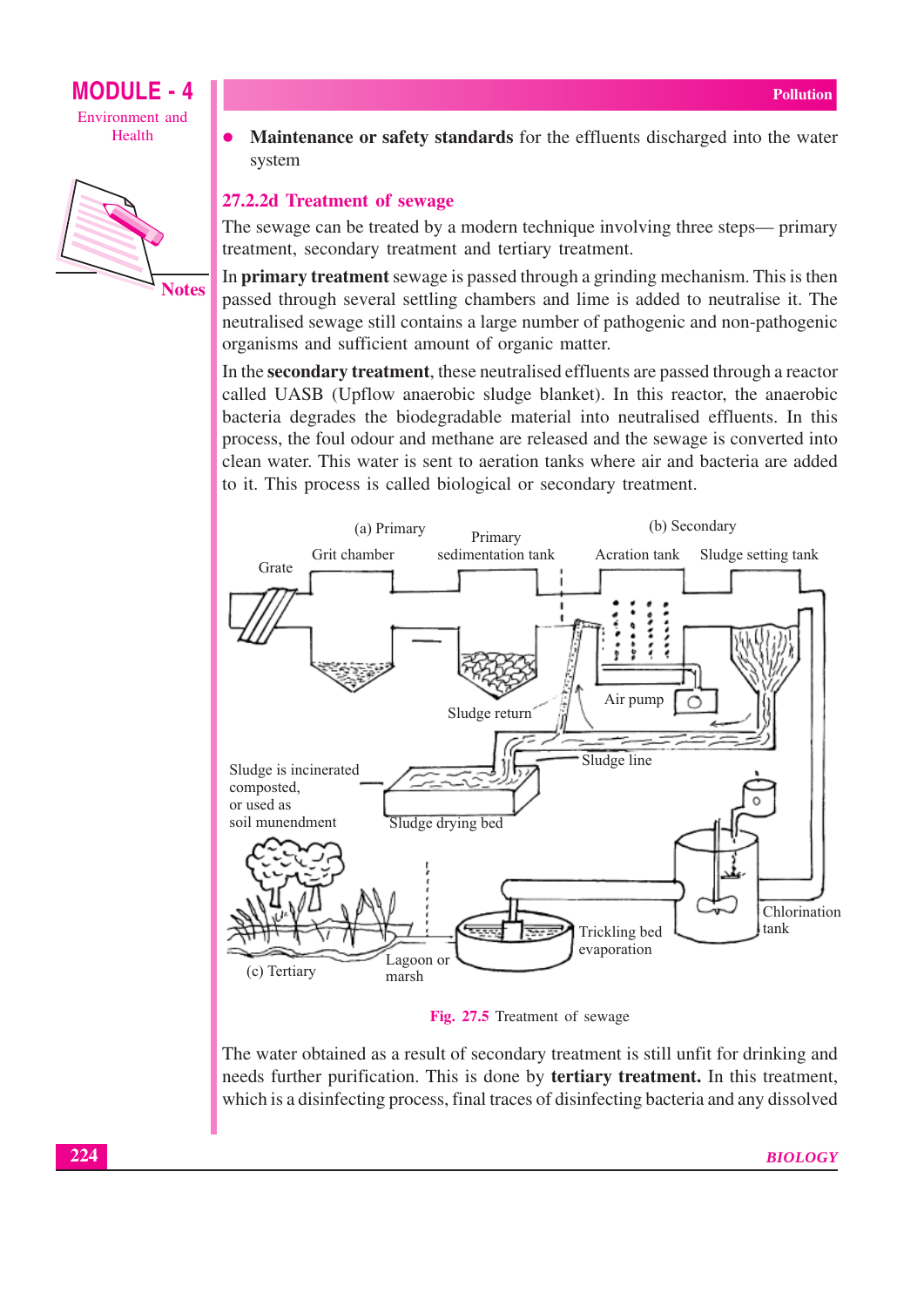organic solids arc removed. Then, the chlorination, evaporation and exchange absorption methods arc employed to obtain clean water.

### **INTEXT QUESTIONS 27.2**

- 1. Give two examples of natural sources of water pollution.
	- $(i)$  $(ii)$
- 2. What is biomagnification?
- 3. Give the technical term for enrichment of water bodies with nutrients coming from fields.

- 4. Give one source of and one disease caused by from the following pollutants
	-
	-

### 27.2.3 Soil Pollution

Addition of substances that change the quality of soil by making it less fertile and unable to support life is called soil pollution.

### 27.2.3a Sources of soil pollution

Soil pollution is caused due to:

- Domestic sources : plastic bags, kitchen waste, glass bottles, and paper  $\bullet$
- Industrial sources: chemical residue, fly ash, metallic waste, and  $\bullet$
- Agricultural residues : fertilizers and pesticides.  $\bullet$

### **Harmful effects of soil pollution**

- Decrease in irrigated land thereby reduction in agricultural production.
- Decrease in soil productivity.
- Carry over of pollutants into the food chain.
- Damage to landscape

### 27.2.3b Control of Soil Pollution

- Judicious use of chemical fertilizers and pesticides.
- Proper and appropriate irrigation practices
- Conversion of farm wastes into compost and much use of bio fertilizers and manure in farming.

### **BIOLOGY**

Environment and Health

**MODULE -**

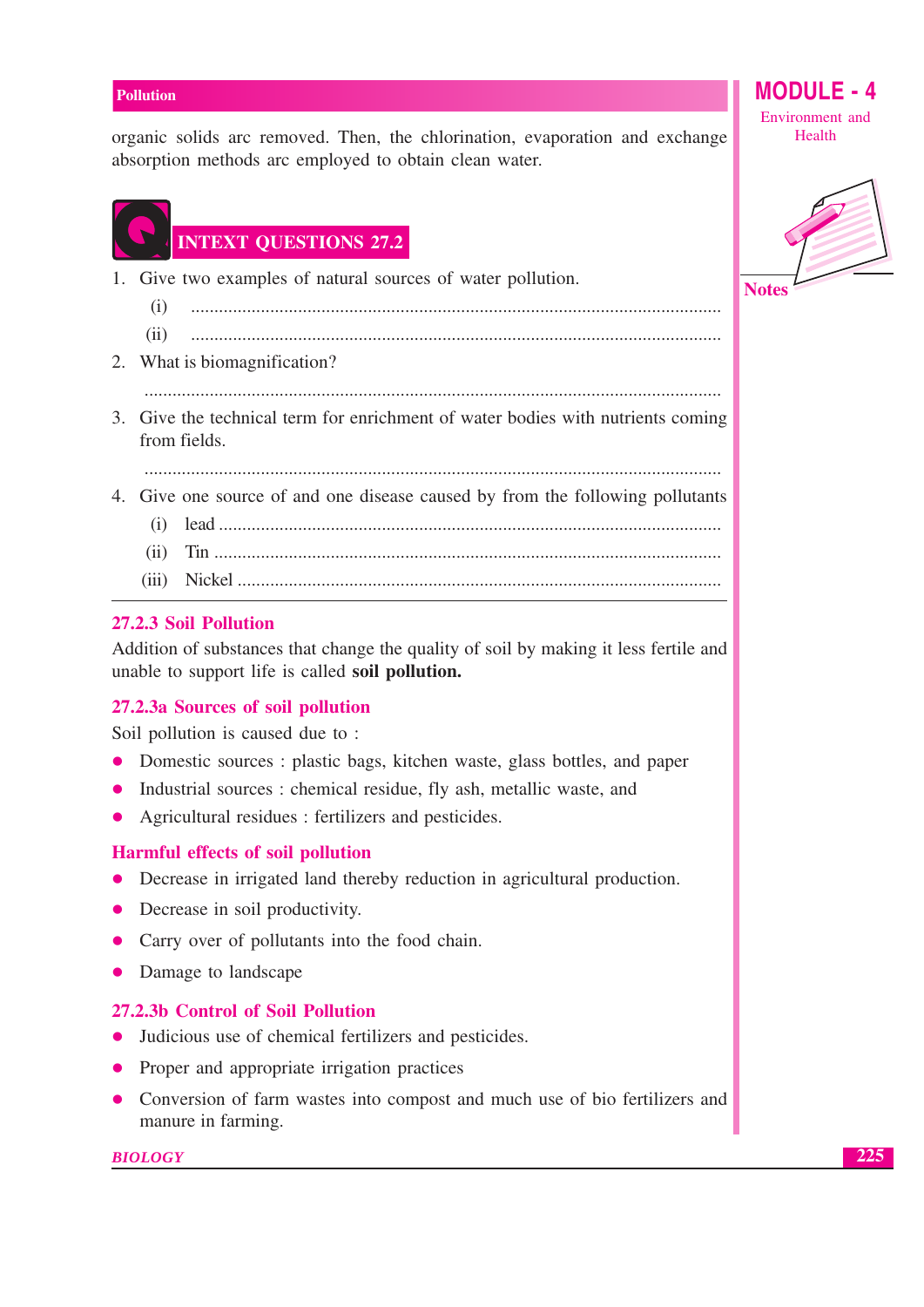



- Ensure use of pollution free or treated waste water only for irrigation.
- Recycling of waste material for example plastic, metal and glass are recyclable and incineration of non recyclable, wastes.

### 27.2.3c Soil Erosion

The process of detaching and removal of loosened soil particles by water (running water, ground water, rain, sea waves) and wind is known as soil erosion. Soil may be eroded by water and wind, each contributing towards a significant amount of soil loss every year in our country.

### **Types of soil erosion**

### **Wind erosion**

Erosion of large quantity of fine soil particles and sand from deserts by wind is known as wind erosion. It is spread over the cultivated land and thus, destroys fertility of that land.

### **Sheet erosion**

When water moves over the land surface as a sheet, it takes away the topmost thin layer of soil. This phenomenon occurs uniformly on the slopes of hilly areas, riverbeds and areas affected by floods. This type of erosion is known as sheet erosion.

### **Gully erosion**

When water moves down the slope as a channel, it scoops out the soil and forms gullies which gradually multiply and spread over a large area. This type of soil erosion is known as **gully erosion.** 

### **Effects of soil erosion**

Soil erosion may have several adverse effects such as,

- The top layer of productive land may be washed away.  $\bullet$
- Roads, fences, bridges, trees and houses may get damaged.  $\bullet$
- Fine soil may be transported far away.  $\bullet$
- Crops and pasture lands may be destroyed either by being washed out or by getting covered with mud.
- Flooded fields may take a long time to recover and fertilizers may also be washed out leading to reduction in agricultural yield.
- Organic matter of the soil, residues or any applied manure, is relatively lightweight and can be readily washed off the field. Crop emergence, growth and yield are directly affected by the loss of natural nutrients and fertilizers in the soil. Seeds and plants can get disturbed or completely removed from the eroded soil.
- Soil erosion changes the composition of soil leaving infertile rock behind. Soil quality, structure. stability and texture may also be affected.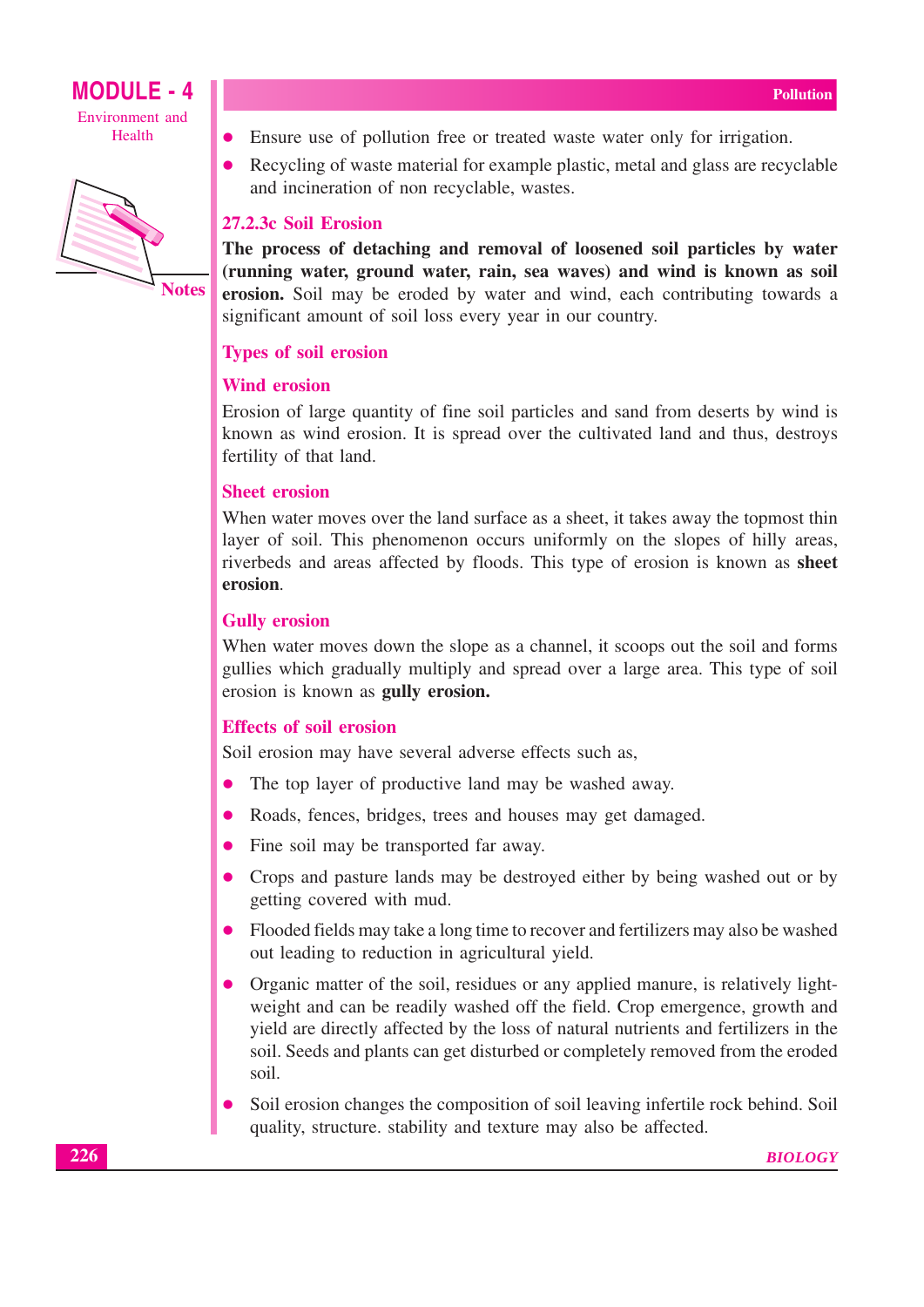- The breakdown of aggregates and the removal of smaller particles or entire layers of soil or organic matter can weaken the structure and even change the texture. Textural changes can in turn affect the water-holding capacity of the soil making it more susceptible to extreme conditions, such as drought.
- Sediment which reaches streams or water-courses due to soil erosion clog drainage and stream channels, deposit silt in reservoirs and reduce quality downstream water.

### **Causes of Soil Erosion**

### (i) Natural Sources

**Water Erosion:** During rainfall, drops of rain can break down soil aggregates and disperse them. The loosened soil particles are transported with the runoff water. If vegetation is depleted by drought, raindrops are free to hit the soil, causing erosion during rainfall.

**Wind Erosion:** Wind can move large amounts of soil. Wind erosion is a serious means of soil erosion. Blowing soil not only leaves a degraded area behind but can also bury and kill vegetation where it settles. Winds blow away the fine particles of soil during drought.

### (ii) Anthropogenic (Produced by humans)

- Extensive cutting down of forests and trees exposes the ground surface to the direct impact of rain and wind. For example, in the absence of proper vegetation cover there is no interception of rainfall and the falling rain strikes the soil surface directly resulting in the throwing up of loose soil particles in the air which are washed away by rainwater.
- Construction work, mining, digging canals and ditches change the structure of soil. This accelerates soil erosion due to high-speed winds as well as rainwater.
- While making roads, soil is cut and massive digging of earth takes place. This leads to soil erosion by water or wind.
- Excessive use of plough, machines, fertilizers and irrigation may damage the land.
- In many areas, trees and grasses are depleted because of overgrazing by animals. This makes the soil susceptible to erosion.

### **Prevention of soil erosion**

Some methods to control soil erosion are discussed below.

The roots of the trees hold soil material together. Therefore, we should protect our forests and trees from being cut down. Afforestation means planting trees in place of cut-down forest trees. Planting of trees along river-side, waste lands and mountaineous slopes reduces excessive erosion of soil that takes place in these regions. It is also effective in controlling wind erosion.

**MODULE - 4** Environment and Health

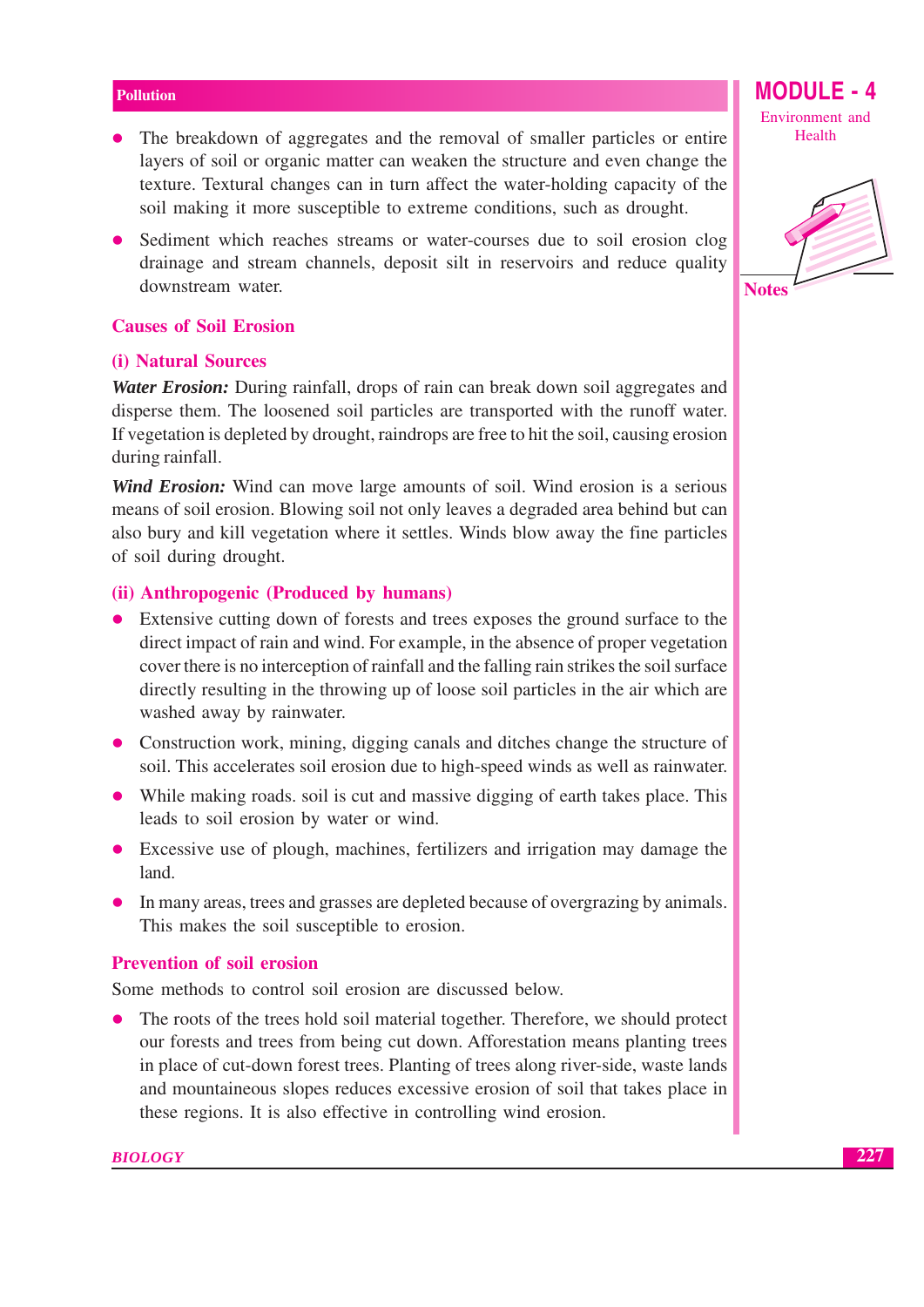

- Grazing by domesticated animals in a planned way reduces soil erosion by protecting vegetation cover specially on the hill slopes which are more prone to soil erosion.
- Protected channels for water movement must be provided to stop soil erosion. If the waterways are properly maintained the speed of water gets reduced and soil erosion decreases. Dam should be constructed on rivers to control flooding and consequently soil erosion. This can also be done by diverting water to dry areas through canals, in a planned way.
- Obstructions known as bunds should be constructed in lands affected by gully erosion.
- Terracing is a method of farming to conserve the thin soil layer on the mountain slopes. This helps in controlling soil erosion and using water resources of these areas more economically and effectively for growing crops on these terraces.
- Ploughing and tilling of land along the contour levels in order to cause furrows to run across the land slopes is known as the contour ploughing. This method is most suited to areas that have a rolling landscape.
- Windbreaks which means planting trees to protect bare soil from the full force of wind also help in preventing soil erosion by wind. Windbreaks reduce the velocity of wind thereby decreasing the amount of soil that it can carry away.

### **INTEXT QUESTIONS 27.3**

- 1. What is soil erosion?
	-
- 2. Name the various types of soil erosion.
	-
- 3. Name any two natural factors responsible for soil erosion.
	-
- 4. How does terracing prevent soil erosion?

### Biodegradable and non-biodegradable waste material

The waste generated from various sources can be categorized into two types:

- Biodegradable waste includes substances that can be degraded by  $(i)$ microbes into harmless and non-toxic substances. Sewage, kitchen waste, agricultural and animal wastes like leaves, twigs. hay, dung, etc. are biodegradable waste.
- Non-biodegradable waste cannot he easily degraded. Aluminium cans,  $(ii)$ plastics, glass, DDT, etc, are examples of non-biodegradable wastes. Radioactive wastes produced during nuclear reactions take a long time to decay and are harmful to human beings.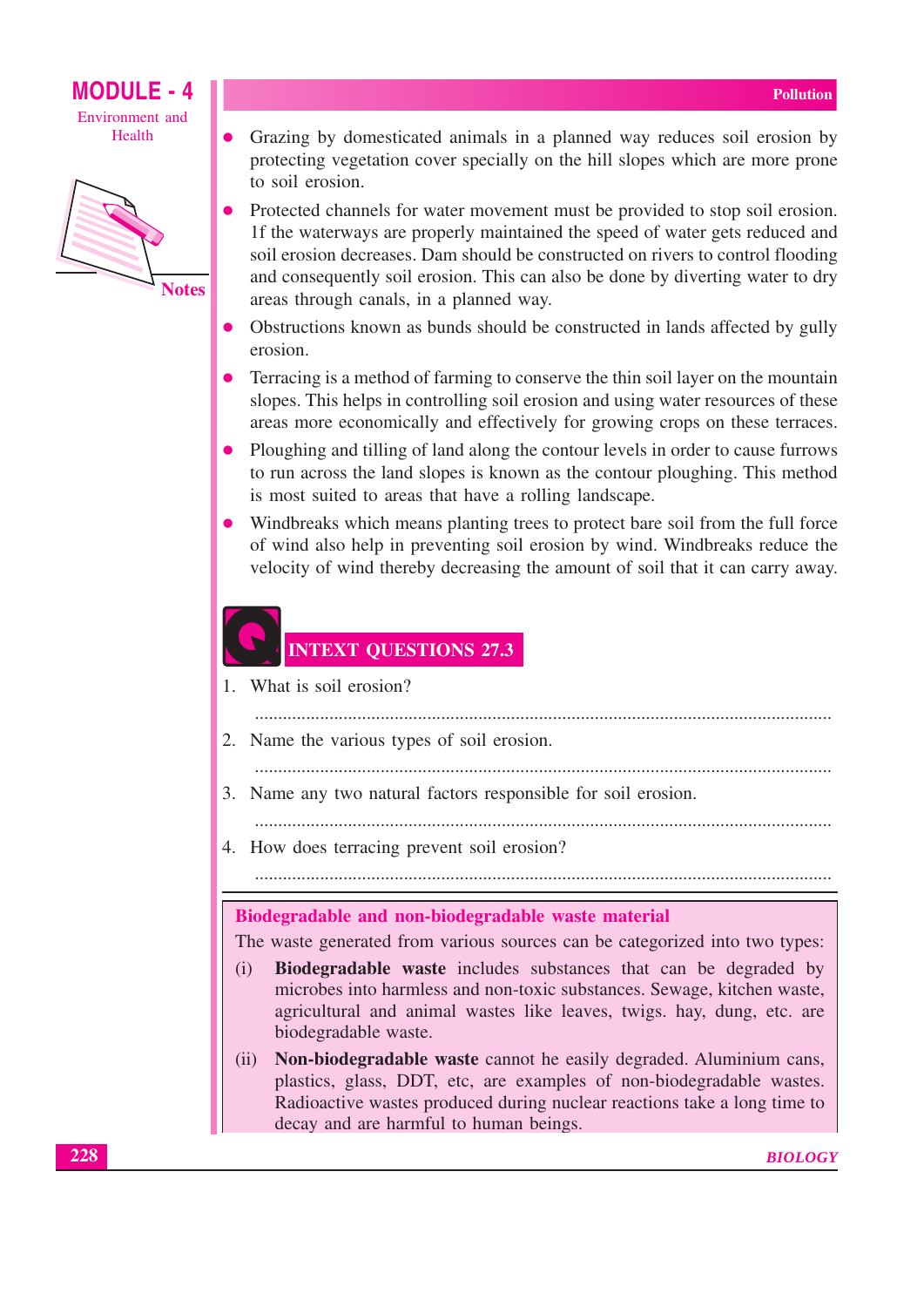If a waste material is processed by some means and converted to a product, we call the process **recycling**. Recycling helps in efficient management of wastes and also reduces the load on natural resources.

Use of cow dung for the production of biogas is a good example of recycling of waste for the production of energy.

### 27.2.4 Noise pollution

Noise can be simply defined as "unwanted sound". It is generally higher in urban and industrial areas than in rural areas. Workers using heavy machinery are exposed to high noise levels for long period of work hours every day. Intensity of sound is measured in a unit called **decibel** or **dB.** The lowest intensity of sound that human ear can hear is 20 dB.

### 27.2.4a Sources of noise pollution

The major sources of noise pollution are :

- Use of loud speakers, loud music system and television at public places  $\bullet$
- Means of transport *i.e.* automobiles, railways, aircrafts, etc.  $\bullet$
- Heavy machines in industries fireworks  $\bullet$



Fig. 27.6 Sources of noise pollution

### **BIOLOGY**

Environment and Health

**MODULE - 4** 



**Notes** 

229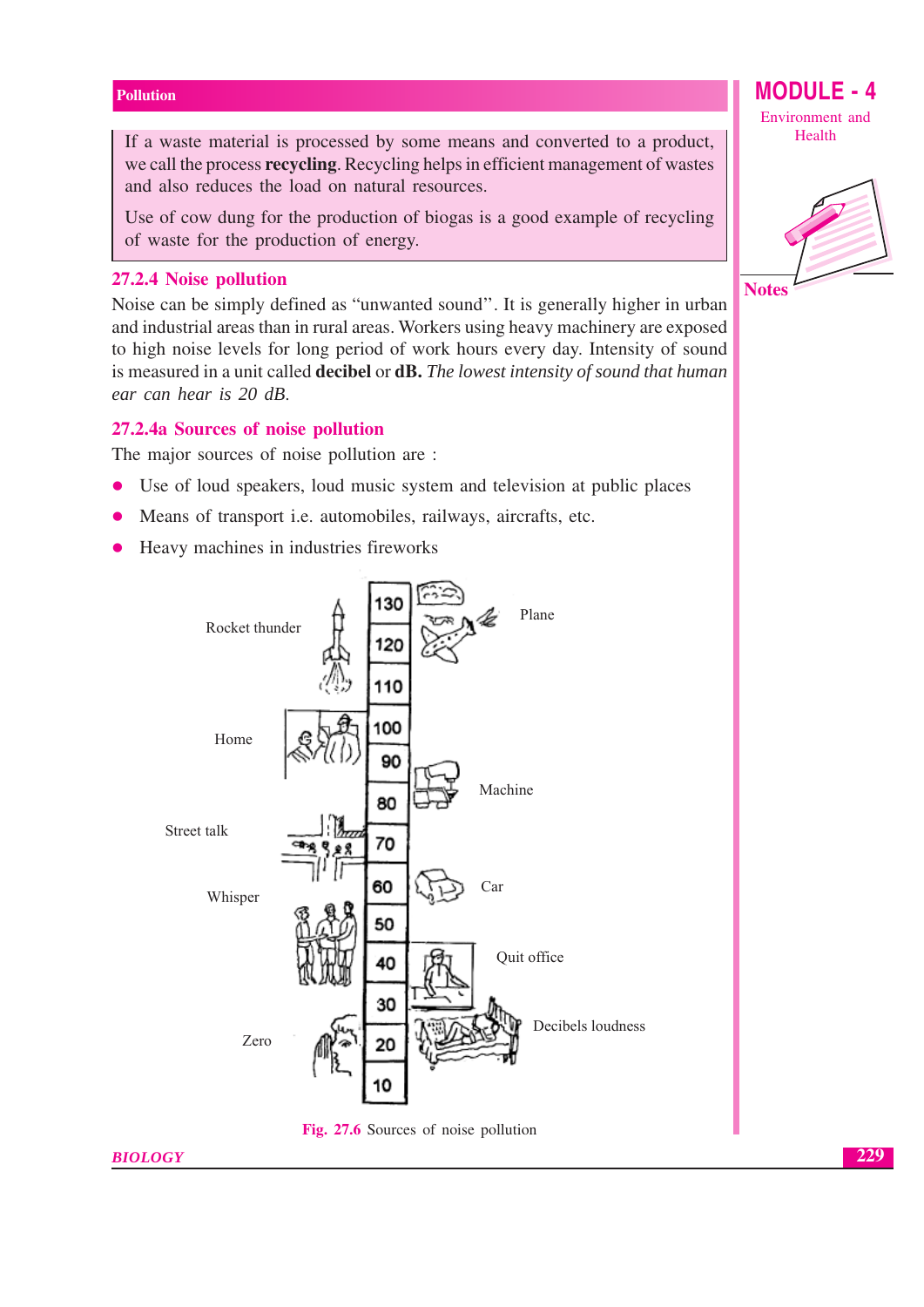

### **MODULE - 4** Environment and

Health



**Notes** 

### 27.2.4b Effects of noise pollution

- $\bullet$ Inability to sleep, slow recovery from sickness.
- Irritability and interference in communication.
- Temporary loss of hearing, earache, sometimes even leading to permanent deafness
- Inability to concentrate, headache.
- Ringing of ears (a feeling, sound coming from within the ear in a very quiet environment).
- Increased blood pressure, irregular heart beat.

### 27.2.4c Prevention and control of noise pollution

Following steps can be taken to control or minimize noise pollution :

- Control the noise emanating from your radio and television.
- Use automobile horn only in case of emergency.  $\bullet$
- Do not burn fire crackers as they are noisy and also cause air pollution.
- Get all machinery and engines properly tuned and serviced at regular intervals  $\bullet$ and by the use of silencers.
- Use of sound proof cabins and sound-absorbing materials in the walls.  $\bullet$
- A green belt of vegetation is an efficient absorber of noise.
- Not playing loudspeakers during odd hours. It is legally banned and should be reported to the police immediately.

### 27.3 GREENHOUSE EFFECT AND GLOBAL WARMING

In the earlier classes, you have studied about greenhouse effect and global warming. Greenhouse is an enclosure usually made of glass in which temperature inside is higher than outside. An increase in the percentage of greenhouse gases which prevent the escape of heat from earth, would increase the average temperature on earth worldwide known as greenhouse effect.



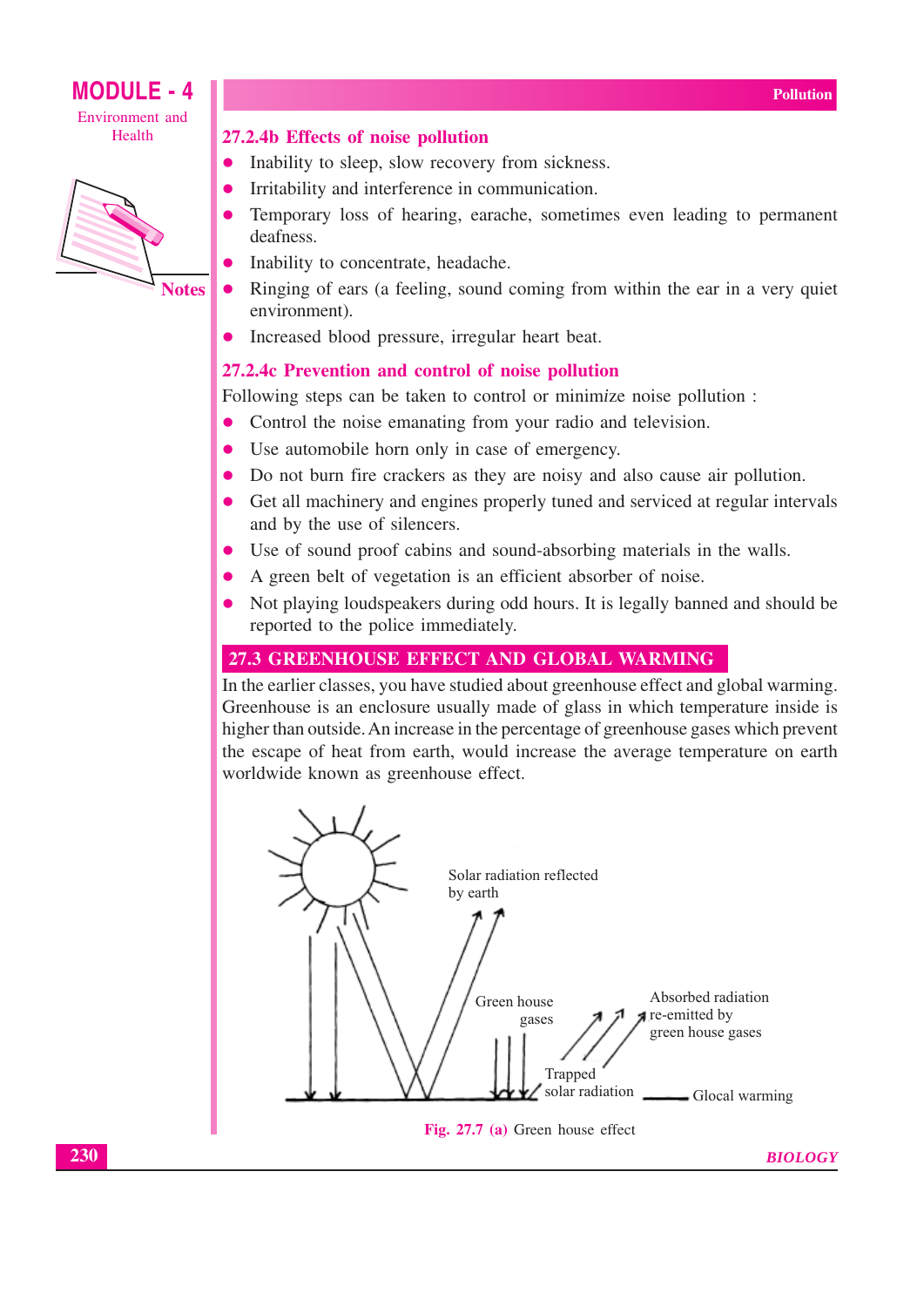Greenhouse gases in the atmosphere behave much like the glass panes in a greenhouse. They allow sunlight to enter the atmosphere of earth. When the sunlight enters the surface of the earth, sun's energy is absorbed by land, water and biosphere. Some of this energy is reflected back to the atmosphere by earth. Some of this energy passes back into the space. However, most of the energy remains trapped in the atmosphere by the greenhouse gases causing global warming on earth.

### 27.3.1a Causes of global warming

Carbon dioxide  $(CO_2)$ , Chlorofluorocarbons (CFCs), Methane (CH<sub>4</sub>) and Nitrous oxides  $(N_2O)$  are the main greenhouse gases that cause global warming. An increase in the concentration of these greenhouse gases leads to an increased trapping of long wave radiations resulting in an increase in earth's temperature causing global warming.



#### Fig. 27.7 (b) Global warming

There are various sources which add these greenhouse gases to the atmosphere.

- Human activities such as burning of fossil fuels in homes, industries and  $\bullet$ automobiles, biomass burning in agricultural practices etc. add large amount of carbon dioxide to the atmosphere.
- Marshes, paddy field, cattle sheds and biogas plants add methane to the atmosphere.

**MODULE - 4** Environment and Health

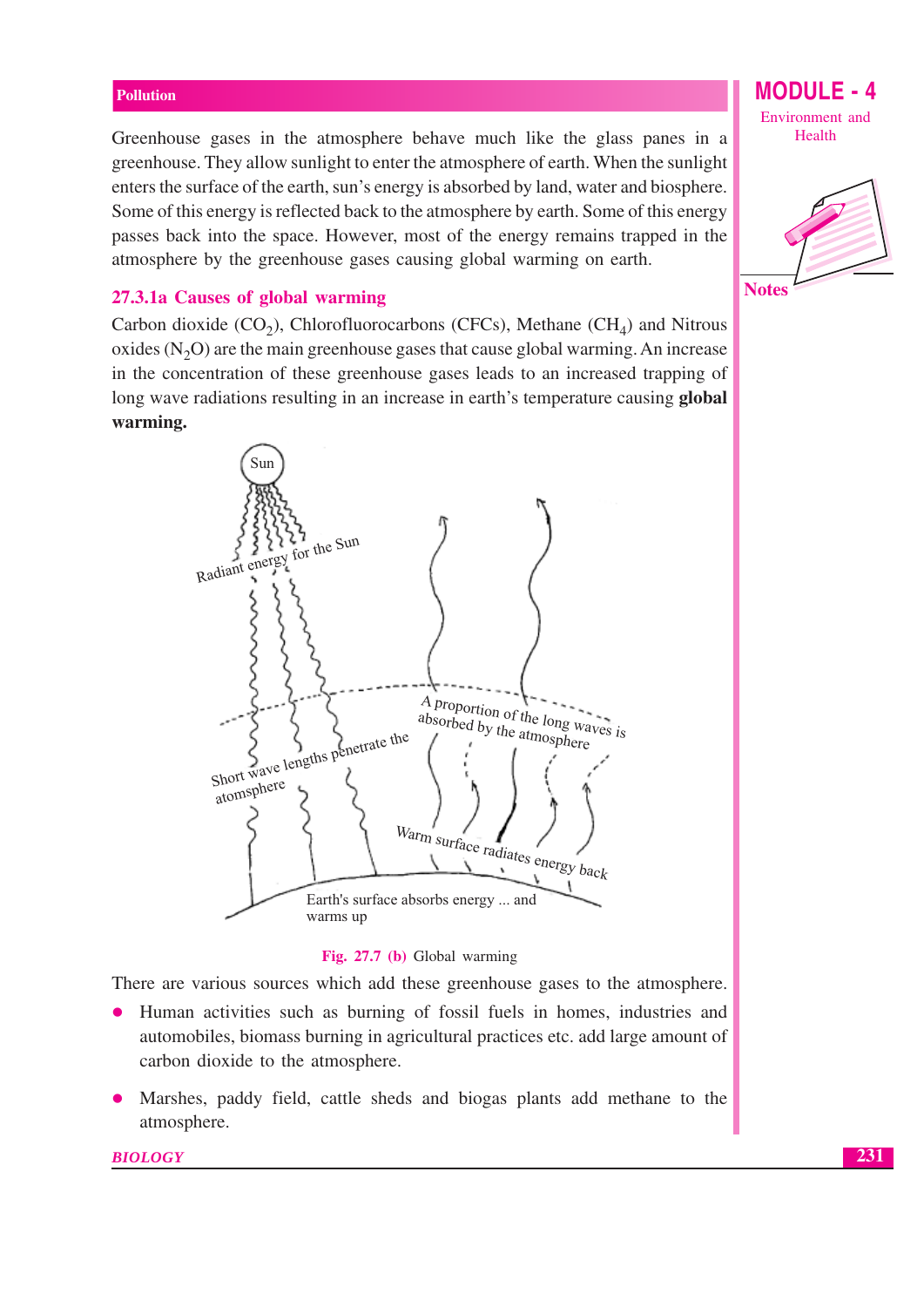



- Refrigerators, air conditioners etc emit CFCs to the atmosphere.
- Nitrogen oxides are added to the atmosphere by organic matter and fertilizers by denitrifying bacteria as well as automobiles.

### 27.3.1b Effects of global warming

- An increase in the atmospheric temperature will cause sea level to rise by 1 to 2 mm per year.
- Temperature near ocean surface would Increase and cause glaciers and polar ice sheets to melt faster. This would flood the low lying coastal areas and a number of islands.
- Global warming will produce severe heat waves during summers causing heat related illness and death.
- Due to increase in surface temperature, the parasites and pests will get adequate temperature to survive leading to an increase in their numbers. This will reduce the crop production and there will be more incidences of plant, animal and human diseases.
- Due to increased temperature of earth's atmosphere, the precipitation of water will increase. This will decrease the soil moisture content and lead to frequent downpours also.

### 27.3.1c Prevention and control of global warming

We can prevent global warming by reducing the production of greenhouse gases. This can be done by

- $\bullet$ using energy efficient devices in automobiles and appliances other than fossil fuels.
- minimizing the use of fossil fuels such as petrol, diesel etc and opt for better alternatives like solar energy and other renewable sources of energy.
- reusing home wastes, newsprints, cardboards, glass and metals. By doing so we can reduce the  $CO_2$  emission by 850 pounds annually.
- planting more and more trees. By planting more and more trees we can reduce the amount of  $CO_2$  in the atmosphere. Because plants act as  $CO_2$  sink as they take up  $CO<sub>2</sub>$  for photosynthesis.

### 27.3.2 The ozone hole : depletion of the ozone layer

The ozone layer present in the earth's atmosphere prevents the entry of sun's harmful ultraviolet (UV) radiations reaching the Earth's surface. Industrial use of chemicals called chlorofluorocarbons (CFCs) in refrigeration, air conditioning, cleaning solvents, fire extinguishers and aerosols (spray cans of perfumes, insecticides, medicines, etc.) damage the ozone layer. The ozone hole is formed as follows: Chlorine contained in the CFCs on reaching the ozone  $(O_2)$  layer splits the ozone

molecule to form oxygen  $(O_2)$  Amount of ozone, thus, gets reduced and cannot prevent the entry of UV radiations. There has been a reduction by 30-40% in the thickness of the ozone umbrella or shield over the Arctic and Antarctic regions.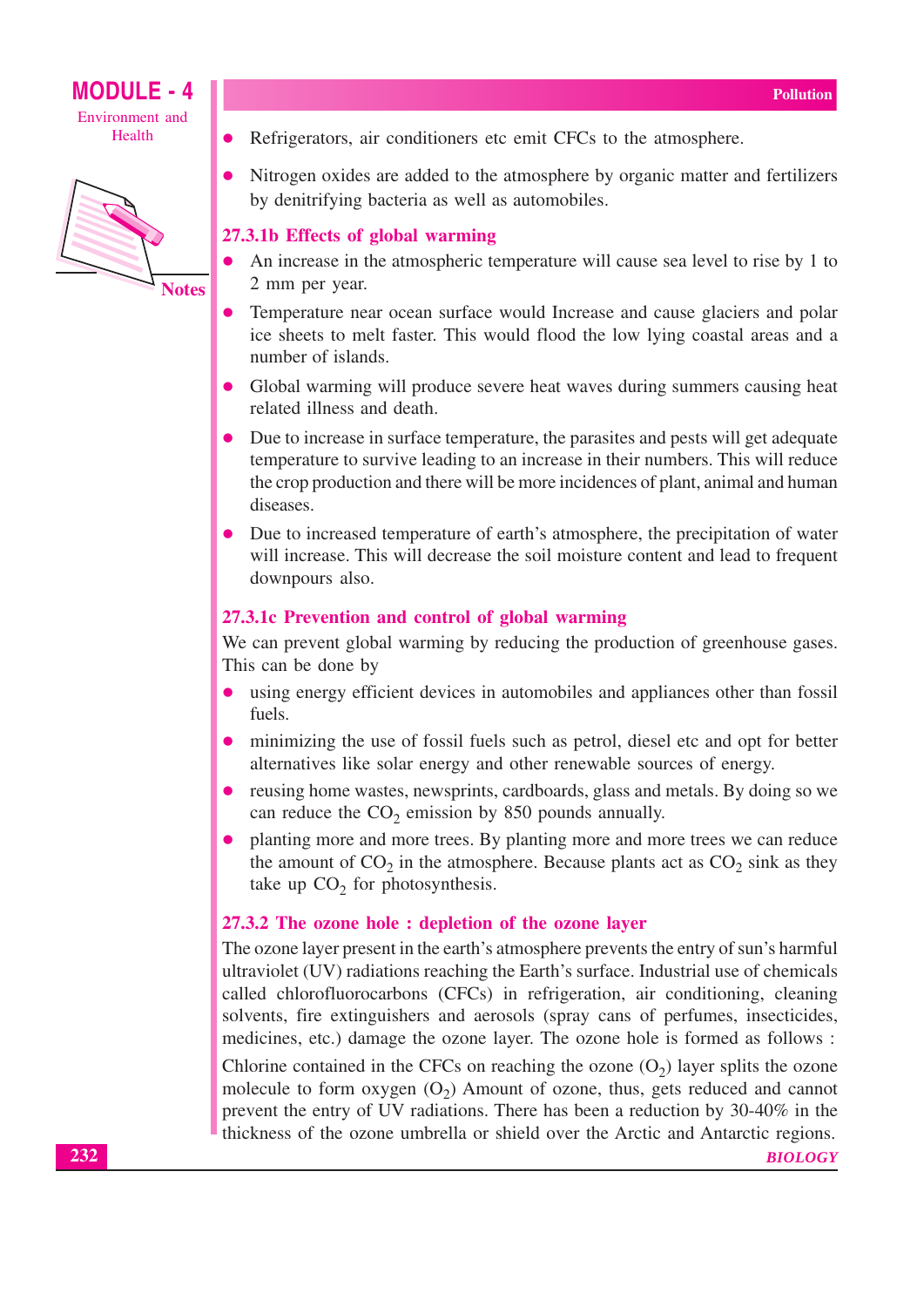



2. Chlorine from CFC reacts with ozone to form Oxygenand chlorine monoxide



Fig. 27.8 Depletion of the ozone

### 27.3.2a Effects of depletion of ozone laver

- Sunburn, fast ageing of skin, cancer of skin, cataract (opaqueness of eye lens  $\bullet$ leading to loss of vision), cancer of the retina (sensitive layer of the eye on which image is formed)
- Genetic disorders
- Reduced productivity in the sea and the forests

### 27.3.2b Prevention of ozone laver depletion

Damage to the ozone layer can be prevented by:

- Reduced consumption of CFCs by adopting alternative technologies (substituting  $\bullet$ air conditioning gases by non-CFCs).
- Discouraging the use of spray cans containing aerosol.  $\bullet$

### 27.3.3 Acid rain

**Acid rain** occurs when Sulphur dioxide  $(SO<sub>2</sub>)$  and oxides of Nitrogen  $(NOx)$  are emitted into the atmosphere, undergo chemical transformations and are absorbed by water droplets in clouds. This causes the formation of sulphuric and nitric acids in rain clouds. The droplets then fall to earth as rain, snow or mist. If rain falls through polluted air it picks up more of these gases and increases its acidity. This is called **acid rain**. This can increase the acidity of the soil, and affect the chemical

**BIOLOGY**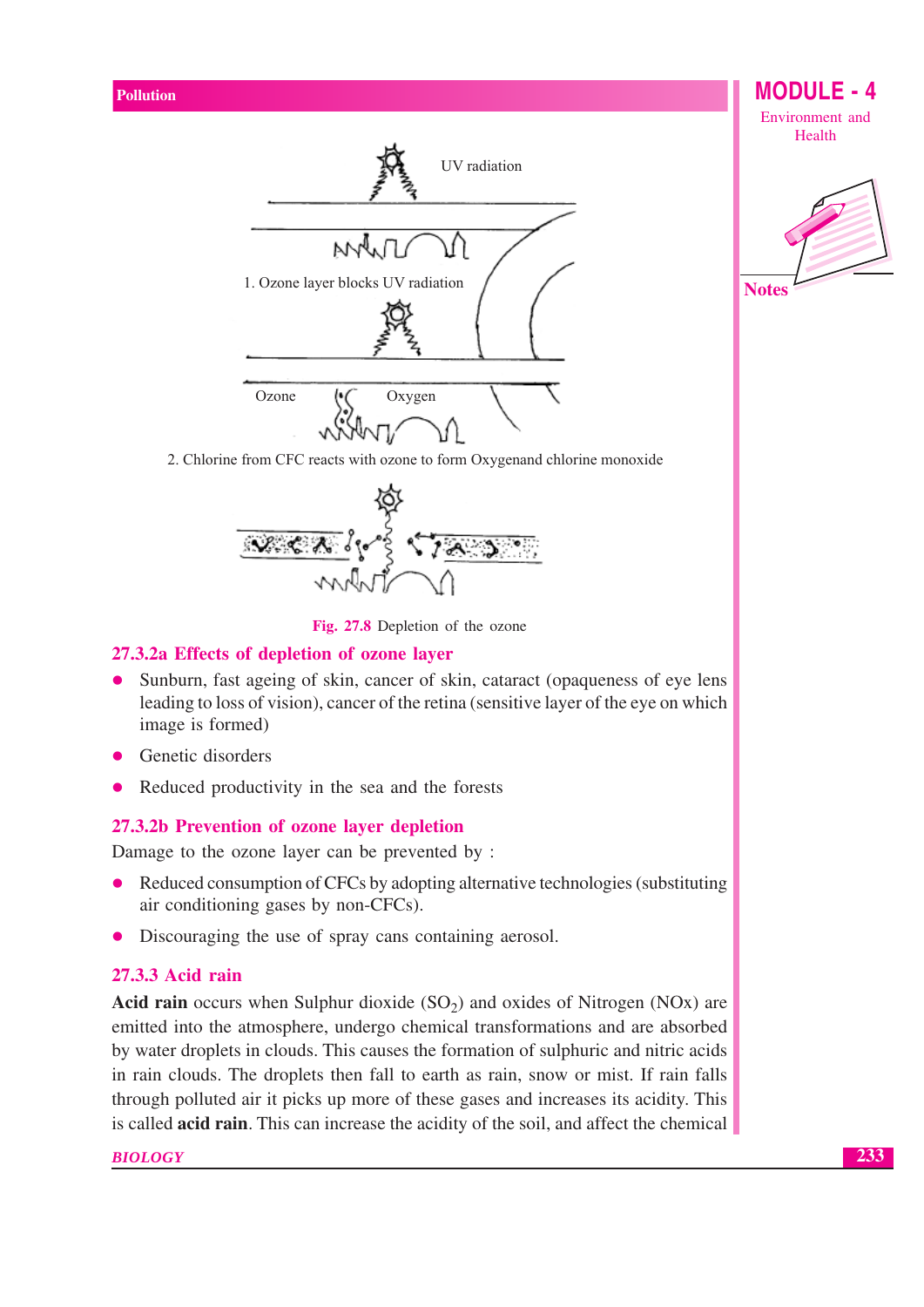

**Notes** 

balance of lakes and streams. Thus, acid rain is defined as any type of precipitation with a pH that is unusually low. A pH of less than about 5 is used as a definition of acid rain. Acid rain is a serious environmental problem that affects large parts of the world.

### What is pH?

Acid rain is measured using a scale called pH. Because acids release hydrogen ions, the acid content of a solution is based on the  $\Omega$ concentration of hydrogen ions and is expressed as "pH."  $\mathbf{1}$ This scale is used to measure the acidity of rain samples.  $\overline{2}$ 

- $\bullet$  0 = maximum acidity
- $7$  = neutral point in the middle of the scale
- $\bullet$  14 = maximum alkalinity (the opposite of acidity)

The smaller the number on the pH scale, the more acidic the substance is. Rain measuring between 0 and 5 on the pH scale is acidic and therefore called acid rain. Clean rain usually has a pH of 5.6. It is slightly acidic because of carbon dioxide which is naturally present in the atmosphere. On the other hand, vinegar is very acidic and has a pH of 3.



### 27.3.3a Sources of acid rain

Sulphur dioxide  $(SO<sub>2</sub>)$  is generally a byproduct of industrial processes and burning of fossil fuels. Ore smelting, coal-fired power generators and natural gas processing are the main contributors to sulphur dioxide in the atmosphere.

The main source of oxides of nitrogen (NOx) emissions is the combustion of fuels in motor vehicles, residential and commercial furnaces, industrial and electricalutility boilers and engines, and other equipments.

### 27.3.3b Effects of acid rain

It causes acidification of lakes and streams and contributes to the damage of trees trees any many sensitive forest soils. In addition, acid rain accelerates the decay of building materials and paints, including heritage buildings, statues, and sculptures that are part of our nation's cultural heritage. Prior to falling to the earth, suphur dioxide  $(SO<sub>2</sub>)$  and nitrogen oxide  $(NOx)$  gases and their particulate matter derivatives— sulphates and nitrates- contribute to visibility degradation and harm public health.

Some major effects of acid rain on vegetation, buildings and human health are given here.

### Effect on surface waters and aquatic animals

Lower pH in surface water that occurs as a result of acid rain can cause damage to fish and other aquatic animals. Acidity releases aluminium into the water. This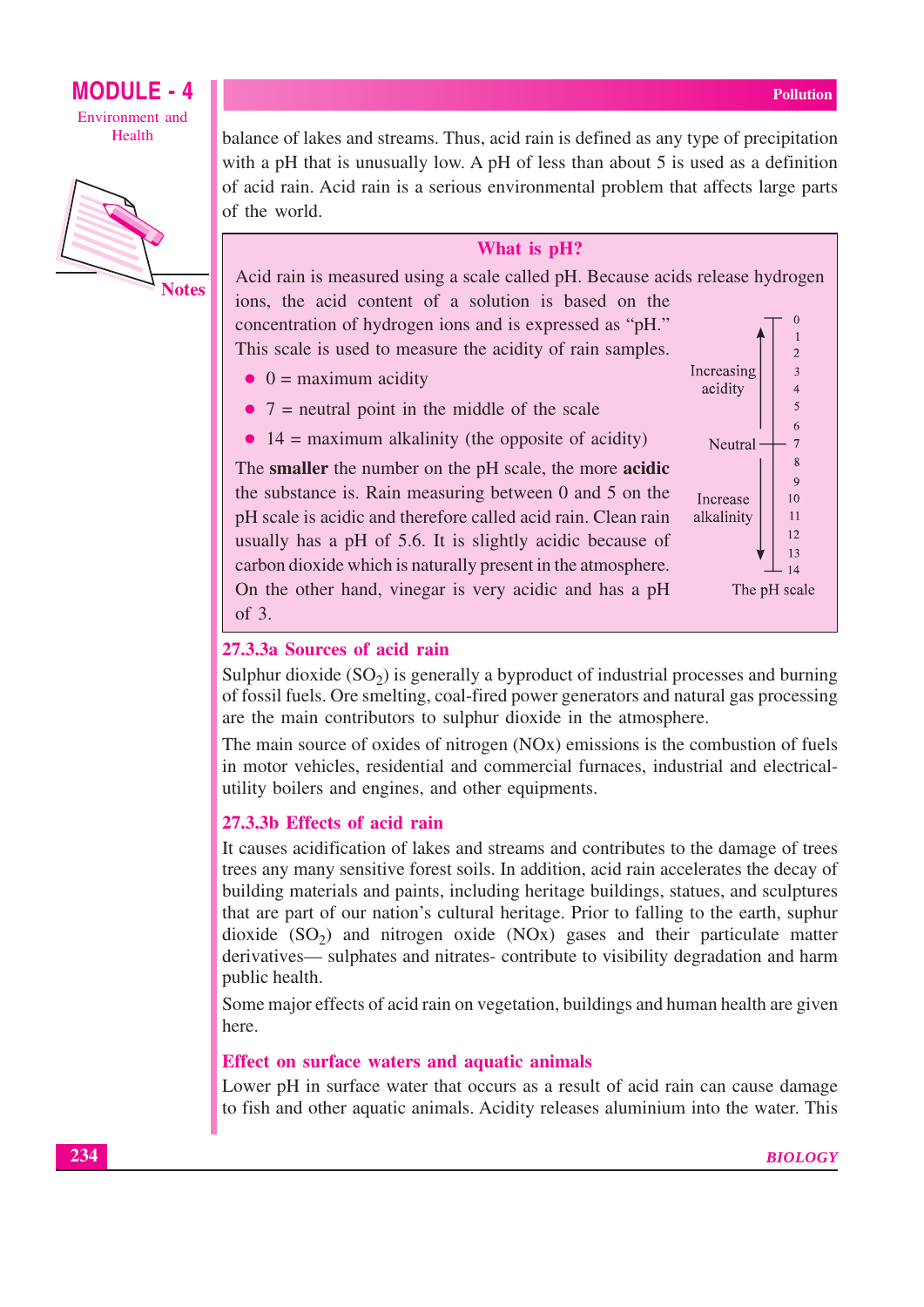builds up as a layer of aluminium hydroxide in the gills of fishes. At pH lower than 5 most fish eggs do not hatch and lower pH can kill adult fish. As lakes become more acidic biodiversity is reduced.

### **Damage to plants**

Acid rain is highly injurious to plants. Acid Rain depletes minerals from the soil and then it stunts the growth of the plant. It causes death of young shoots, leaves turn yellow and fall off. The fine root structure is damaged and the whole plant eventually dies. Acid rain can slow the growth of forests, cause leaves and needles to turn brown and fall off and die. In extreme cases trees or whole areas of the forest can die.

### **Effect on human health**

The human beings may also be affected due to acid rain. Fine particles, formed from the same gases disolve in water and form as acid rain (sulphur dioxide and nitrogen dioxide) may cause illness in humans.

### **Damage to soil**

Acid rain may make the soil more acidic. It may cause mineral nutrients to be washed away. It can release toxic chemicals such as aluminium and mercury into the soil. Thus, acid rain could make soil less fertile. The microbes which are unable to tolerate low pHs may be killed due to acid rain. This is because the enzymes of these microbes may be denatured by the acid.

### Other adverse effects

Acid rain can also cause damage to certain building materials and historical monuments. Acid rain can cause erosion of ancient monuments. This is because the Sulphuric acid in the rain chemically reacts with the calcium in the stones (limestone, sandstone, marble and granite) to create gypsum. Which then flakes off'. Acid rain also causes an increased rate of oxidation for iron affecting iron furnitures, grills, doors, windows and other materials etc. Acid rain can also reduce visibility due to presence of sulphate and nitrate in the atmosphere due to acid rain.





Environment and Health

**MODULE - 4** 

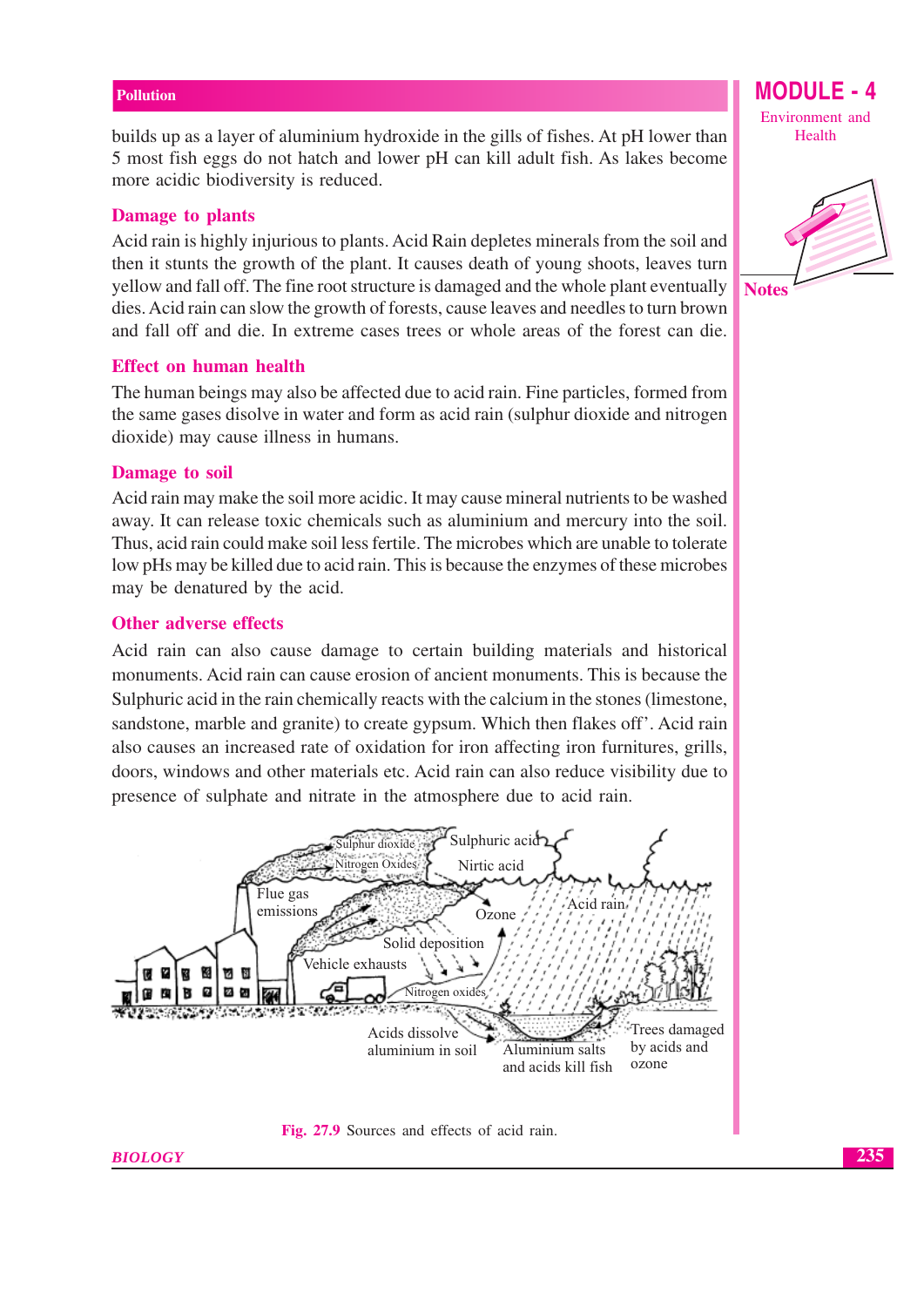

### 27.3.3c Prevention of acid rain

- There are several ways by which sulphur dioxide and nitrogen oxide emissions  $\bullet$ can be reduced.
- Coal can be crushed and washed before burning.
- Oil can be treated to remove sulphur.
- Cleaning systems can be fitted into chimneys to remove sulphur dioxide before it can be released into the atmosphere.
- Improved furnaces can be built which burn fuel more effectively and produce less pollution.
- Vehicle exhausts can be fitted in vehicles, which remove pollutants from engine emissions.

### **INTEXT QUESITONS 27.4**

- 1. Name any two biodegradable pollutants.
- 2. Mention two source of noise pollution.
	-
- 3. Name any two green house gases.
	-

4. What is acid rain?

### 27.3.4 Radiation-an environmental pollutant

Radiation is one of the chief forms of energy consisting of high energy particles. Radiation could be natural (solar and cosmic) or and human (nuclear). Radiation has also become a major factor causing environmental pollution.

Radiation may have both short term or long term effects. They can further be divided functionally into:

- $\bullet$  Ionising and
- Non Ionising (Table 27.5) radiations  $\bullet$

### Table 27.5: Ionizing and Non Ionising Radiations

| <b>Type</b>            | <b>Ionizing</b>                                                        | Non ionizing                            |  |
|------------------------|------------------------------------------------------------------------|-----------------------------------------|--|
| <b>Examples</b>        | Alpha, Beta, Gamma and X-Ray                                           | Ultraviolet radiation                   |  |
| <b>Properties</b>      | Short wave lengths, high energy.                                       | Higher wave lengths, low energy         |  |
| <b>Effects</b>         | Causes ionisation in cells<br>photo products                           | Damage through toxic                    |  |
| <b>Harmful Effects</b> | • Deep penetrating power<br>effects both external &<br>internal organs | Only superficial tissues<br>are damaged |  |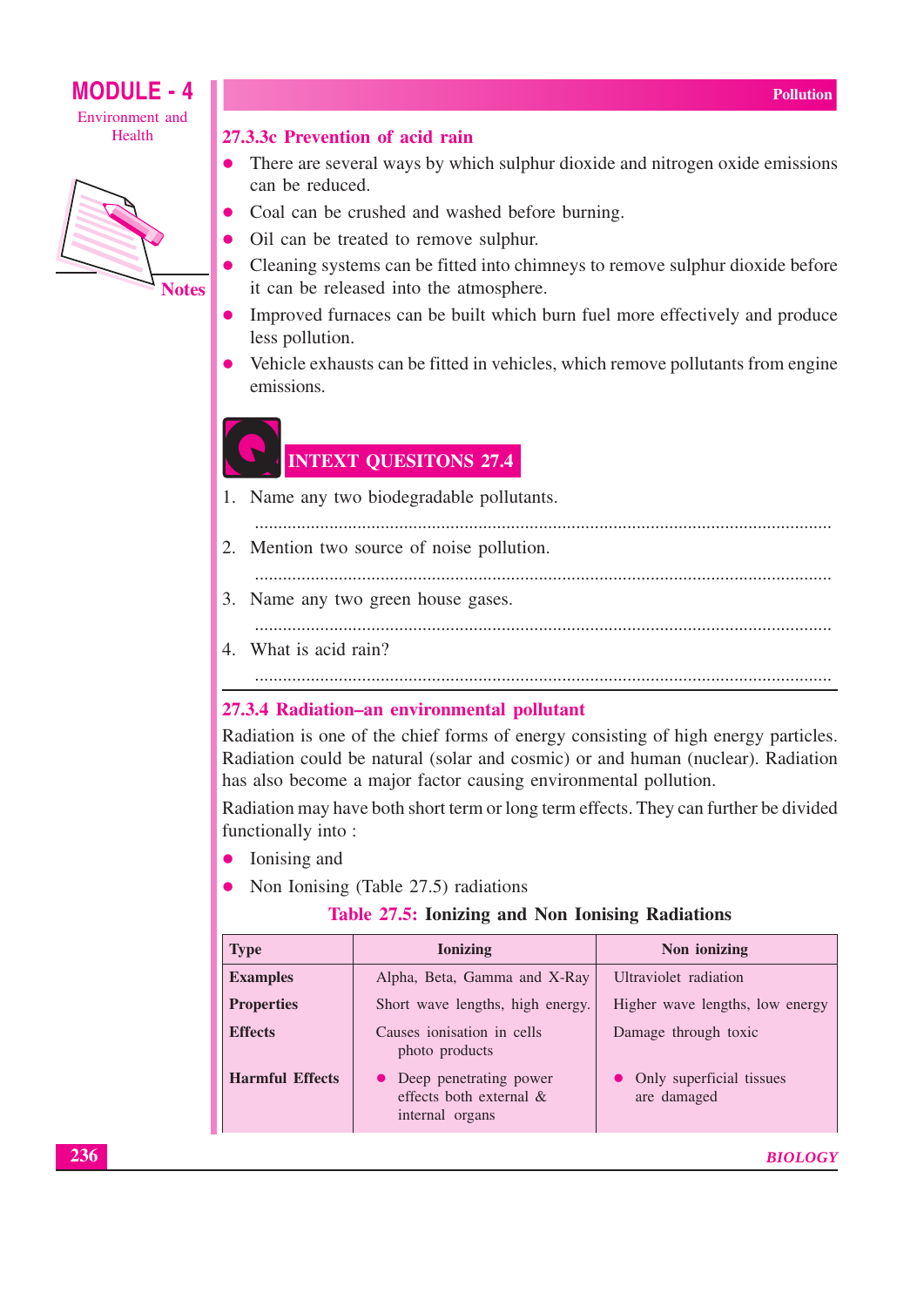| <b>Pollution</b> |                                                              |                                                          | <b>MODULE - 4</b> |
|------------------|--------------------------------------------------------------|----------------------------------------------------------|-------------------|
|                  |                                                              |                                                          | Environment and   |
|                  | • Breakage of chromosomes<br>• Gene mutation and             | • Kills micro-organism and<br>egg of fish & amphibians   | Health            |
|                  | genetic variations<br>• Cancer of bone marrow<br>(Leukaemia) | • Prevents synthesis of<br>DNA and RNA,<br>Cell division |                   |
|                  | • Loss hair<br>• Male sterility                              | Skin cancer in humans                                    | <b>Notes</b>      |

Inhabitants of Hiroshima (Japan) exposed to nuclear fallout had no children for a long time or had deformed infertile offsprings.

|  |  | Effect of exposure to ionizing radiations on living organism |  |  |
|--|--|--------------------------------------------------------------|--|--|
|  |  |                                                              |  |  |
|  |  |                                                              |  |  |

| Time of exposure | <b>Effect of exposure</b>  |                 |
|------------------|----------------------------|-----------------|
| millisecond      | energy absorption          |                 |
|                  |                            |                 |
| few seconds      | molecular changes          |                 |
|                  |                            |                 |
| minutes          | metabolic changes          | genetic changes |
|                  |                            |                 |
| hours            | cell damage                | mutations       |
|                  |                            |                 |
| hours to years   | cell death abnormal growth |                 |
|                  |                            |                 |
|                  | death of the organism      |                 |

### **Nuclear Radiation and its harmful effect**

Radiations emitted by **nuclear** substances or wastes (fallout) or from atomic power plant or an atomic explosion cause **nuclear radiation**. Nuclear wastes continue to emit radiation for a very long period.

Radioactive Iodine ( $^{131}$ I) and Strontium ( $^{90}$ Sr) are two nuclear wastes from an atomic explosion and may cause cancer of thyroid and cancer of bone narrow/ respectively. By entering food chain they also get accumulated in high concentration in the body of the top consumer causing harmful effect on the health of both humans and animals.

### **Nuclear power plants**

Nuclear power plants help in generating electrical energy by utilising heat generated by nuclear reactions. India has some of its nuclear power plants at Narora in U.P., Kalpakkam in Tamil Nadu, and Kota in Rajasthan etc.

### **Disposal of nuclear wastes**

It is essential to dispose nuclear wastes carefully as it remains radioactive (emits radiation) for a very long time. Waste is normally packed in sealed lead containers

### **BIOLOGY**

Δ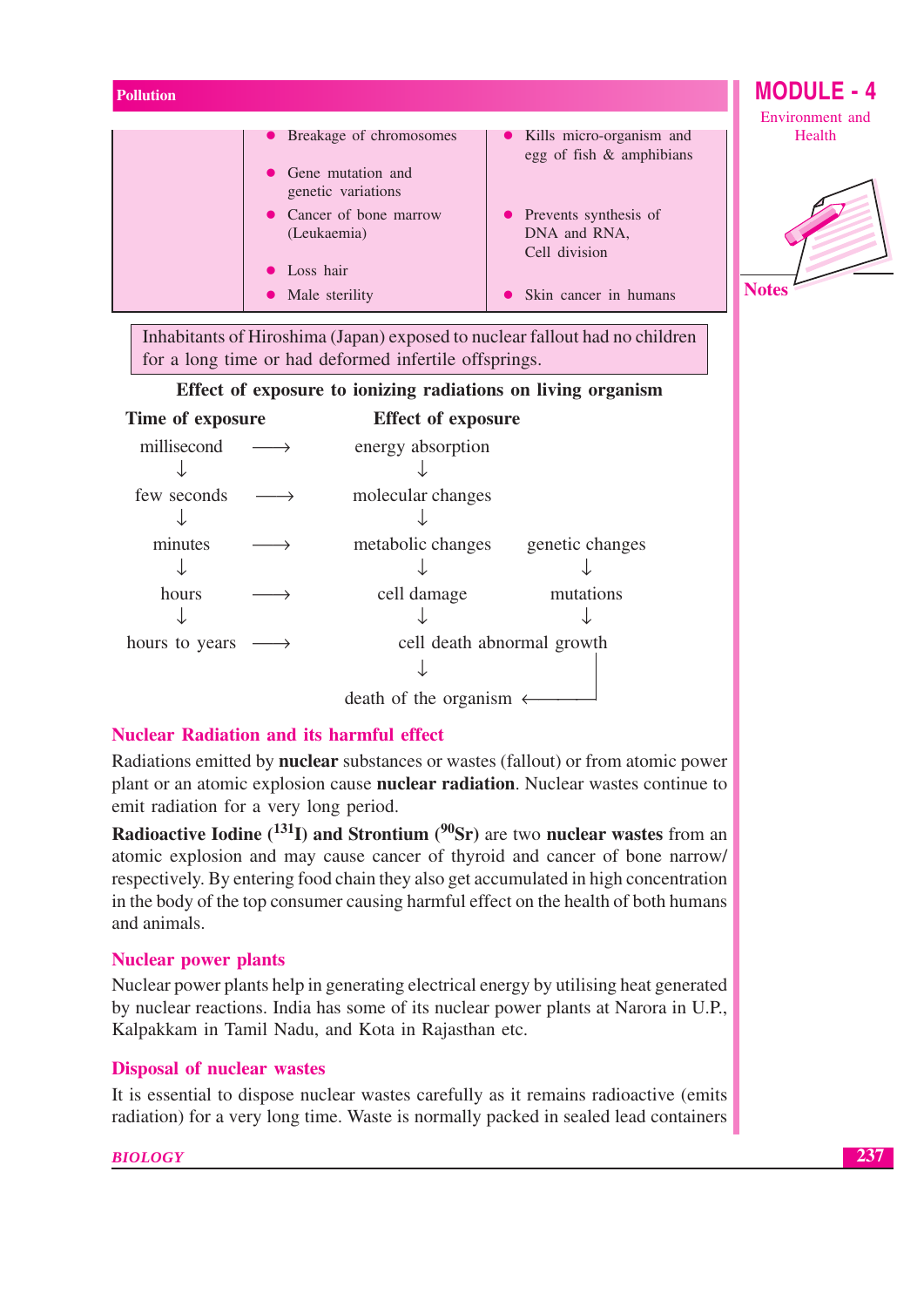

**Notes** 

as lead absorbs all radiation. These containers are then dumped in deep pits or in high seas.

### **Protection against radiation**

Exposure to radiation may affect both young and adults. Entry of children and pregnant females is prohibited in the nuclear installations. Nuclear radiation may have the following harmful effects

- Cancer in child  $\bullet$
- Male sterility
- Malformation of the growing embryo  $\bullet$

People working in the nuclear establishments can be provided protection against radiation by

- Increasing the distance between the source of radiation and the working people.  $\bullet$
- Use of lead shields to serve as absorbing material.
- Thick concrete walls around the reactor to work as shields
- Use of protective apron and gloves for people.  $\bullet$

### **Applications of Radiation**

Despite all the harmful effects of radiation, their use in various fields for the benefit of mankind is gradually increasing as show in Table 27.6. Almost all our sources of energy originate from solar radiation. For example photosynthetic process for the formation of food and fossil fuel. Artificially generated radiation are also used for various purposes.

|    | <b>Field</b>           | Use                                                                |
|----|------------------------|--------------------------------------------------------------------|
|    | 1. Industry<br>process | Radiation detector for metals, moisture, quality,                  |
|    | 2. Nuclear Energy      | Power Plants                                                       |
| 3. | Communications         | Radio, TV, Satellite,                                              |
|    | 4. Medicine            | Radiation Tomography (CAT Scan), X ray for anatomy                 |
|    |                        | Diathermy to relieve pain by localised heating Artheritis          |
|    |                        | Destruction of cancerous growth                                    |
|    |                        | Sterilisation of surgical instruments                              |
|    | 5. Scientific research | Radiocarbon dating - to determine the age of objects or<br>fossils |

**Table 27.6: Applications of Radiation**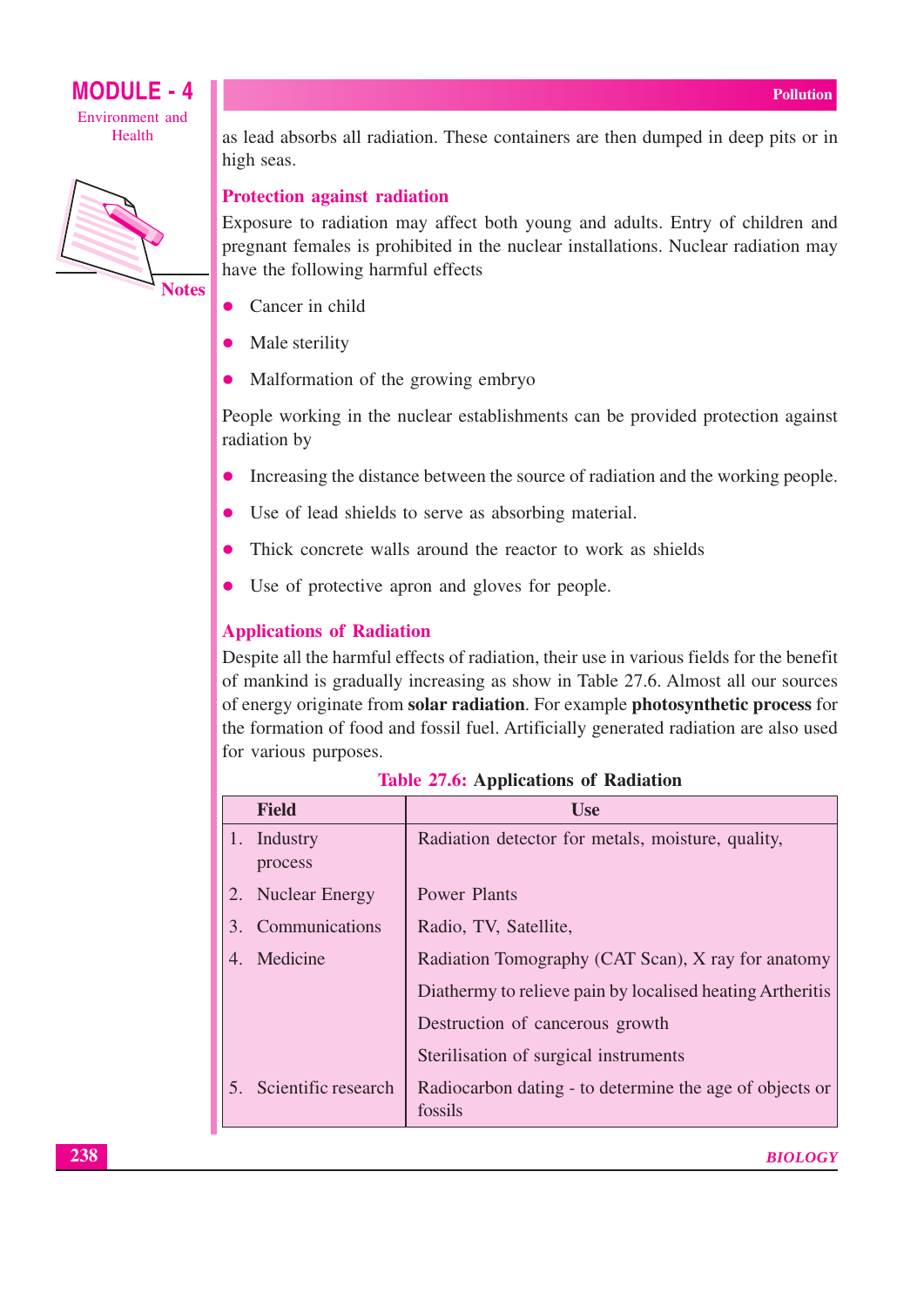

**INTEXT QUESTIONS 27.5** 

- 1. Give one example each of natural and man made radiations
	- $(i)$
	- $(ii)$
- 2. List two wastes of atomic explosion.
	- $(i)$
	- $(ii)$
- 3. Name the containers which should be used for the disposal of nuclear wastes.
- 4. List any two harmful effects of nuclear radiations.
	- $(i)$
	- $(iii)$

## **WHAT YOU HAVE LEARNT**

- Pollution is the addition of undesirable material in the environment.
- A pollutant is a constituent which when added adversely affects the environment.
- Pollution may be of different types such as Air, Water, Soil, Noise, Thermal or because of radiations.
- Pollutant could be gaseous, particulate or a physical factor.
- Air Pollution turns clear, odourless, air into hazy and/or smelly.
- Air pollution causes a number; of respiratory problems such as anaemia, heart palpitation, choking and eye irritation.
- Plants may show chlorosis, necrosis, stunted growth, leaf and fruit fall due to air pollution.
- Air pollution caused by suspended particular matters may be controlled by use of filter bags, electrostatic precipitators and by planting vegetation.
- Water may be polluted by domestic, agricultural or industrial activities.
- Biodegradable matter present in water causes depletion of oxygen content and death of aquatic life.
- Uncontrolled release of pollutants by the industry has made water in water streams unfit for human consumption.
- Use of non biodegradable pesticides (DDT etc.) gives rise to the phenomenon of biomagnification.

**BIOLOGY** 

Environment and Health

MODUI F

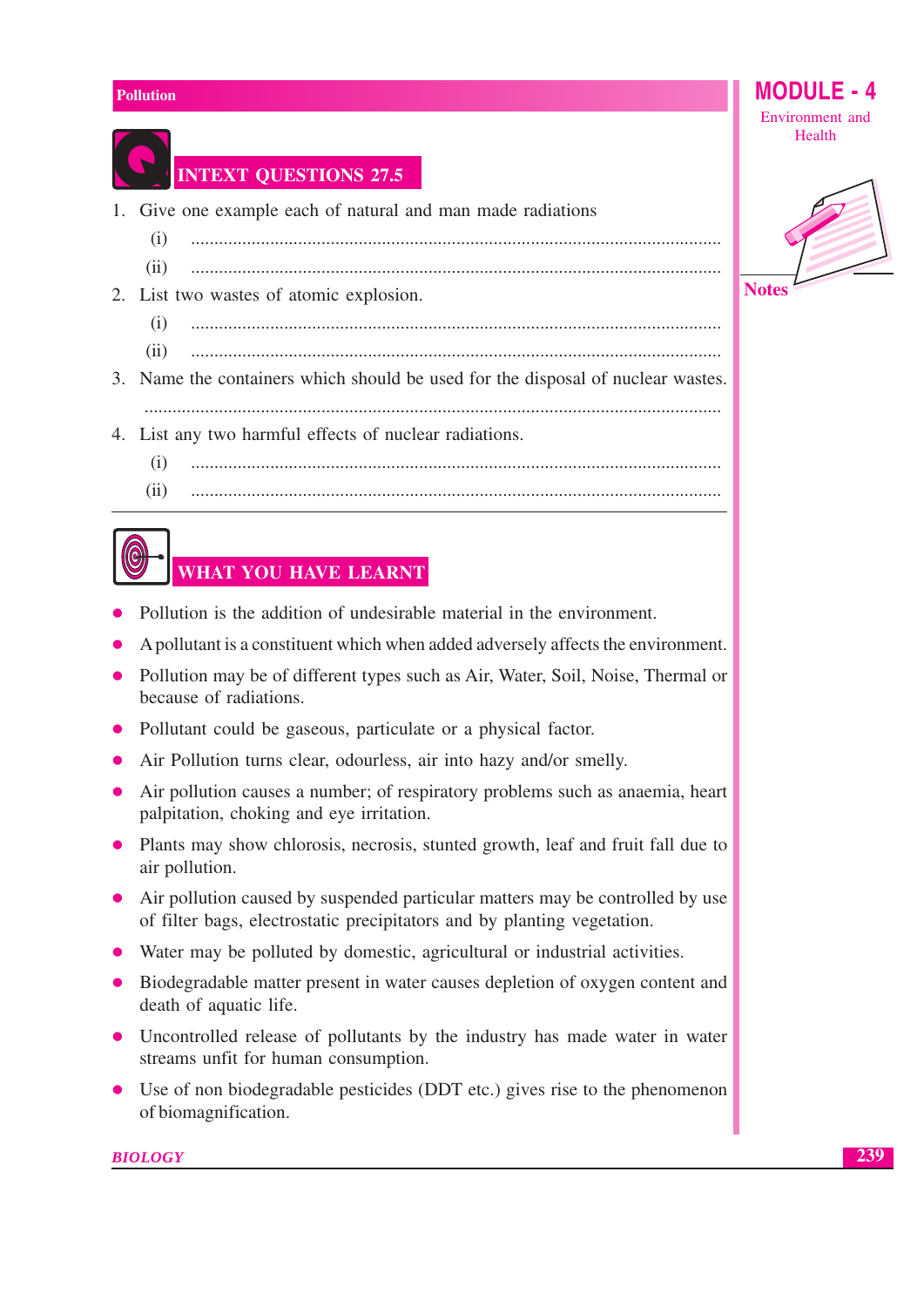

- Soil pollution may be caused due to pesticides, radioactive wastes, domestic wastes etc.
- Noise is unwanted sound which may cause deafness, lack of concentration, high blood pressure and nervous disorders.
- Soil pollution includes addition of substances that reduce the fertility of the soil.
- Waste can he classified into biodegradable (e.g. cow dung, vegetable peels, paper, wood etc.) and non-biodegradable (e.g. aluminium cans, glass bottles, plastics, DDT etc.).
- Recycling of wastes such as cow dung, paper, sewage and rice husk, into useful products help in conservation of resources.
- Ozone provides a protective layer against harmful ultra-violet rays coming from the sun. Excessive use of chemical, such as CFCs used in spray cans, gas used in refrigerators and air conditioners, lead to thinning of the ozone layer.
- Accumulation of high concentration of carbon dioxide has led to the phenomenon of global warming (due to green house effect), and has resulted in increased earth's temperature. The climate has changed.

# **TERMINAL EXERCISES**

1. Which of the following are biodegradable materials?

Aluminium, wood, fruit peels, DDT, paper, glass, dung

- 2. Which gaseous pollutant has the ability to absorb infra-red radiations?
- 3. A ship carrying oil from the gulf region collides with hug rocks and get damaged. It this just news or has some serious consequences? Give your opinion in one sentence.
- 4. To set up a new industry, a large forest area had to be cut. List four ways in which the environment in that area may be affected.
- 5. List any three ways in which noise from various sources can affect the wellbeing of a person. Suggest few methods to control noise pollution.
- 6. What does 'Global warming' mean? Name the gas responsible for this phenomenon and why should it be considered an environmental problem.
- 7. How would you classify the waste generated at home? What is the difference between the different groups? How would you manage this waste so that it cause least pollution?